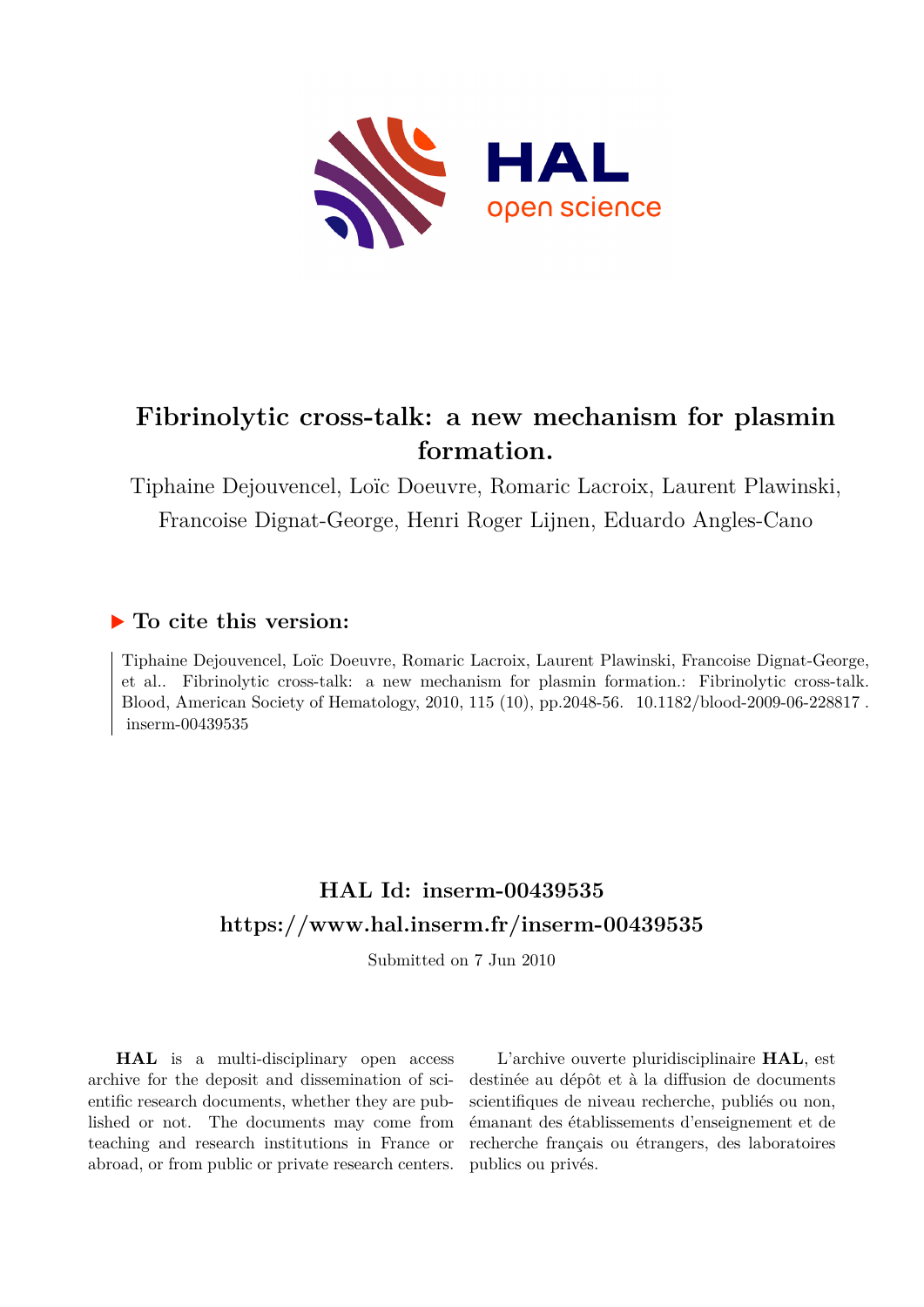## *Fibrinolytic cross-talk: a new mechanism for plasmin formation*

**Tiphaine Dejouvencel** <sup>1</sup> **, Lo**ï**c Doeuvre** <sup>2</sup> **, Romaric Lacroix** <sup>3</sup> **, Laurent Plawinski** 2 4 **, Fran**ç**oise Dignat-George** <sup>3</sup> **, Henri Roger Lijnen** <sup>5</sup> **, Eduardo Angles-Cano** 2 4 \*

<sup>*I*</sup> *H*émostase, bio-ingénierie et remodelage cardiovasculaires INSERM : U698, Université Paris-Diderot - Paris VII, Chu Xavier Bichat 46, *Rue Henri Huchard 75877 PARIS CEDEX 18,FR*

<sup>2</sup> Sérine protéases et physiopathologie de l'unité neurovasculaire INSERM : U919, Université de Caen, GIP Cyceron/Bd Henri Becquerel, *14074-cdx, Caen,FR*

*Physiopathologie de l Endothelium 3*  ' *INSERM : U608 , Universit*é *de la M*é*diterran*é*e - Aix-Marseille II , Faculte de Pharmacie MARSEILLE 27, Boulevard Jean Moulin 13385 MARSEILLE CEDEX 05,FR*

*CINAPS, Centre-Imagerie, Neurosciences, et Application aux Pathologies 4 CEA : DSV/I2BM , CNRS : UMR6232 , Universit*é *de Caen , Universit*é *Paris Descartes - Paris V , FR*

*Center for Molecular and Vascular Biology 5 University of Leuven , Leuven,BE*

\* Correspondence should be adressed to: Eduardo Angles-Cano <Eduardo.Angles-Cano@inserm.fr >

## **Abstract**

**Fibrinolysis and pericellular proteolysis depend on molecular co-assembly of plasminogen and its activator on cell, fibrin or matrix surfaces. We report here the existence of a fibrinolytic cross-talk mechanism bypassing the requirement for their molecular co-assembly on the same surface. First, we demonstrate that despite impaired binding of Glu-plasminogen to the cell membrane by** ε **-aminocaproic acid (**ε**-ACA) or by a lysine-binding site-specific mAb, plasmin is unexpectedly formed by cell-associated urokinase (uPA). Second, we show that Glu-plasminogen bound to carboxy-terminal lysine residues in platelets, fibrin or extracellular matrix components (fibronectin, laminin) is transformed into plasmin by uPA expressed on monocytes or endothelial cell-derived microparticles but not by tissue-type plasminogen activator (tPA) expressed on neurons. A two-fold increase in plasmin formation was observed over activation on the same surface. Altogether, these data indicate that cellular uPA but not tPA expressed by distinct cells is specifically involved in the recognition of conformational changes and activation of Glu-plasminogen bound to other biological surfaces via a lysine-dependent mechanism. This uPA-driven cross-talk mechanism generates plasmin in situ with a high efficiency, thus highlighting its potential physiologic relevance in fibrinolysis and matrix proteolysis induced by inflammatory cells or cell-derived microparticles.**

**MESH Keywords** 6-Aminocaproic Acid ; pharmacology ; Animals ; Antifibrinolytic Agents ; pharmacology ; Cell Communication ; physiology ; Cells, Cultured ; Extracellular Matrix ; drug effects ; metabolism ; Fibrinolysin ; metabolism ; Fibrinolysis ; drug effects ; physiology ; Humans ; Mice ; Plasminogen ; metabolism ; Plasminogen Activators ; metabolism ; Protein Processing, Post-Translational ; Receptor Cross-Talk ; drug effects ; physiology ; Signal Transduction ; drug effects ; physiology ; Urokinase-Type Plasminogen Activator ; metabolism

**Author Keywords** plasminogen ; urokinase ; lysine-binding site ; monocytes ; endothelial microparticles ; platelets

## **INTRODUCTION**

Fibrinolysis and pericellular proteolysis depend on plasminogen activation at fibrin and cell surfaces, respectively. Plasminogen is a 92 kDa protein composed of 791 amino acids (Glu<sup>1</sup> - Asn<sup>791</sup>, Glu-plasminogen) arranged in a serine protease region, five triple-loop structures (about 80 amino acid residues constrained by 3 disulfide bridges) called kringle (K) domains and an amino-terminal sequence  $(Glu<sup>1</sup> - Lys<sup>77</sup>/Val<sup>79</sup>)$ . 1 Domains K1 and K4 contain lysine-binding sites (LBS)2 that allow binding of plasminogen to cells, 3 fibrin 4 and extracellular matrix components5 with a moderate affinity (overall dissociation constant,  $Kd = 0.5$  to 1  $\mu$ M). This interaction is inhibited by carboxypeptidase B (CpB), an exopeptidase that targets the activation surface by cleaving exposed carboxy-terminal lysines (C-ter Lys), and by ε-aminocaproic acid (ε-ACA), a lysine analogue that targets the LBS of plasminogen.

Domain K5 of plasminogen contains a LBS of weak affinity that interacts with the amino-terminal peptide of Glu-plasminogen and favours a predominant compact "closed" conformation6 –8 over a very short-lived extended "open" form.8 , 9 Proteolytic removal of the amino-terminal peptide by plasmin (cleavage at either Lys<sup>62</sup>, Arg<sup>68</sup> or Lys<sup>77</sup>) yields a stable truncated open form (Lys-plasminogen), unable to adopt the compact conformation.10 –12 In a similar manner, saturation of the weak lysine-binding site in Glu-plasminogen with ε-ACA causes a transition from the compact closed form to the open extended conformation8 , 9 characteristic of Lys-plasminogen.12 –14 Because ε-ACA is an analogue of C-ter Lys, it has been accepted that Glu-plasminogen adopts an "open" Lys-like conformation upon binding to C-ter Lys on surface biological receptors.8, 9 Plasminogen binding to these receptors is a prerequisite for its efficient transformation into plasmin by a plasminogen activator localized on the same cell surface (either the tissue-type, tPA, or the urokinase-type, uPA, plasminogen activator). Quiescent endothelial cells and neurons characteristically express tPA15 , 16 whereas uPA is expressed by migrating capillary endothelial cells17 and inflammatory cells.18 It has recently been shown that a similar mechanism of plasmin formation is also functional at the surface of microparticles (EMP) derived from a human microvascular endothelial cell line.19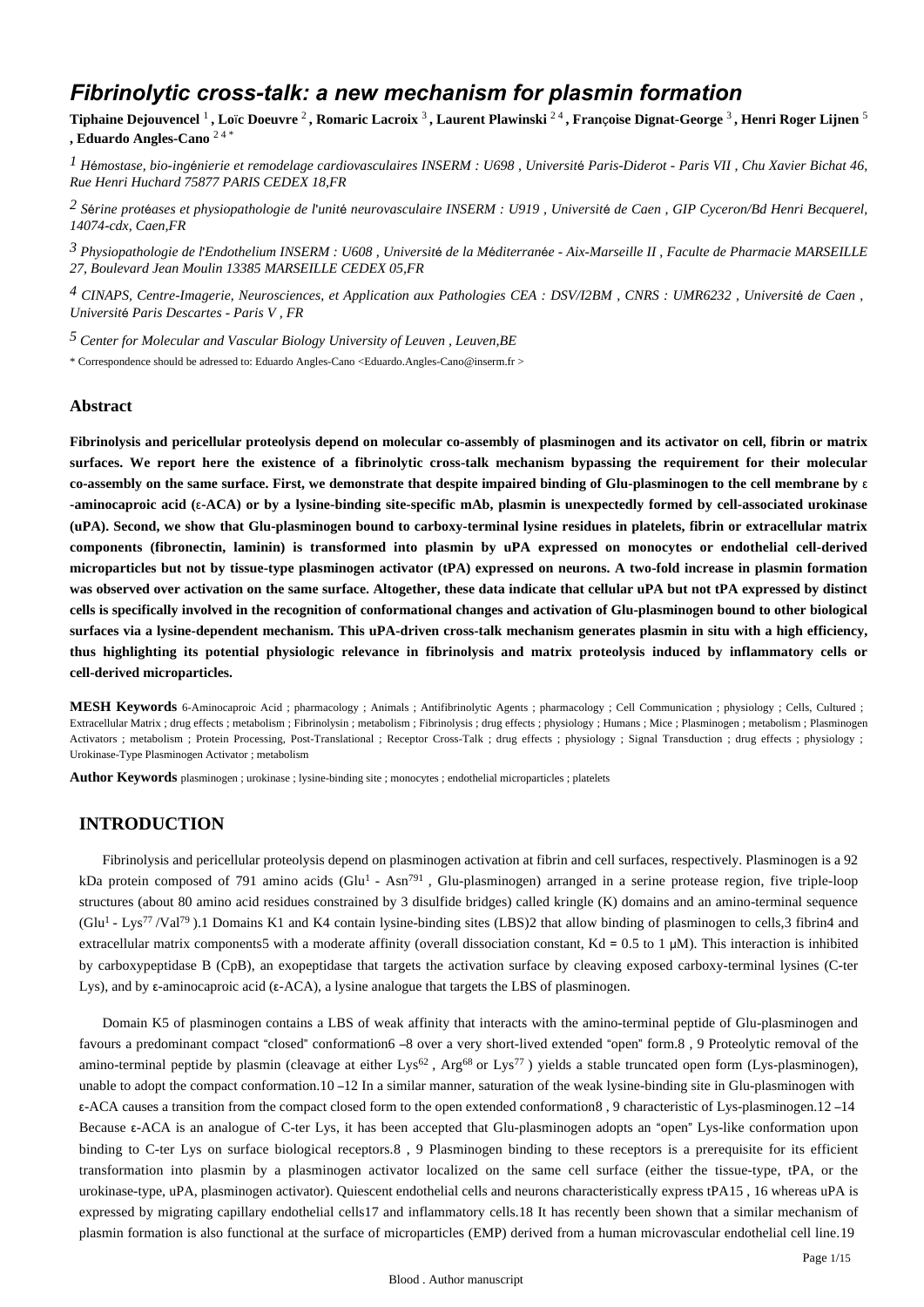Plasmin formed on these cellular membranes is implicated either directly or via activation of matrix metalloproteinases, in proteolytic processing of extracellular matrix proteins,20 cell migration, angiogenesis and cell detachment-induced apoptosis.21 , 22

Previous studies have shown that uPA activates Lys-plasminogen and ε-ACA-liganded Glu-plasminogen faster than native Glu-plasminogen.10 , 11 , 23 –25 Furthermore, single-chain uPA (scuPA) specifically activates plasminogen bound to C-ter Lys in fibrin, 26 suggesting a relation between its molecular conformation and plasmin generation. We therefore hypothesized the existence of a new mechanism of plasmin formation bypassing the requirement for molecular co-assembly on the same surface, via a proteolytic cross-talk. In this study, we show that conformational changes induced in Glu-plasminogen by either ε-ACA or its binding to fibrin, platelets or matrix proteins are readily recognized by the uPA/uPAR system of either EMP, monocytes or THP-1 cells, but not by tPA-bearing cells. This cellular uPA-driven cross-talk mechanism results in a high efficiency in plasmin formation, thus highlighting its potential physiological relevance in fibrinolysis and extracellular matrix degradation. This novel mechanism may be an intermediary pathway in pathophysiologically relevant inflammatory processes such as atherothrombosis, angiogenesis and cell migration.

## **MATERIALS AND METHODS**

#### **Reagents**

Human Glu- and Lys-plasminogen were purified as described27 and were over 99% pure as assessed by SDS-PAGE and by amino-terminal sequence analysis. Recombinant inactive human plasminogen with Ser<sup>741</sup> mutagenized to Ala (r-Pg-Ala<sup>741</sup>) and recombinant scuPA with Ile<sup>159</sup> mutagenized to Gly (r-scuPA-Gly<sup>159</sup>) were obtained and characterized as described.28, 29 uPA and tPA (both over 99% single-chain form), a sheep antibody directed against uPA and an IgG<sub>1</sub> mAb 34D3 were obtained as described. 20, 30 The mAb 34D3 reacts with plasminogen fragment K1+2+3, blocks the LBS function of K1 and shows no cross-reaction with plasminogen K4. 31 The chromogenic substrate selective for plasmin (methylmalonyl)-hydroxyprolylarginine-para -nitroaniline (CBS0065) was from Stago (Asnieres, France). The lysine analogue ε-ACA, carboxypeptidase B (CpB, porcine pancreas), ZnCl , amiloride (A7410) and <sup>2</sup> poly-L-lysine (P-9155) were from Sigma (St-Louis, MO, USA). D-Valyl-L-phenylalanyl-L-lysine chloro-methyl ketone (VFK) was from Calbiochem (La Jolla, USA). Surfactant-free white aliphatic amine latex beads were from Interfacial Dynamics Corp (Portland, USA).

#### **Preparation of fibrin surfaces and immobilisation of matrix proteins**

Fibrin surfaces were generated on polyglutaraldehyde-activated aliphatic amine latex beads or microtiter plates as described previously.27 The matrix proteins fibronectin and laminin (10 μg/mL) were immobilized onto polyglutaraldehyde-activated microtiter plates using a similar procedure.

To generate carboxy-terminal lysine residues on fibrin for the binding of plasminogen, the surfaces were treated with 10 nM plasmin for 15 min at 37°C. Plasmin was discarded and the surfaces treated with a 0.1 M phosphate buffer, pH 7.4, containing 1 μM VFK and 0.1 M ε-ACA to inhibit and elute remaining bound plasmin. The surfaces were then stored at 4°C in 50 mM phosphate buffer, pH 7.4, containing 80 mM NaCl, 0.2% bovine serum albumin, 0.05% Tween-20, 0.01% Azide and 1 μM VFK.

### **Cell culture**

The human monocytic cell line THP-1 (American Type Culture Collection, Rockville, MD, USA) was grown in RPMI-1640 medium supplemented with 10% fetal calf serum (FCS), 4 mM glutamine, 0.5 mM sodium pyruvate, 0.5% non-essential amino acids, and 1% antibiotics (penicillin, streptomycin). Cortical neurons were obtained from Swiss mice embryos at 16 days of gestation, seeded in 96-well plates coated with 25 μg/mL poly-L-lysine, cultured using neurobasal medium (Invitrogen, Paisley UK) supplemented with 2% B27 (Invitrogen, Paisley UK) and 0.5 mM L-Glutamine as described.32 Neurons used for experiments 5 days after seeding contained less than 2.5% astrocytes.33 The human microvascular endothelial cell line (HMEC-1)34 (obtained from Dr. Ades, Centers for Disease Control, Atlanta, GA, USA) was cultured in MCDB 131 medium (Invitrogen, Paisly UK) supplemented with 10% MP-free FCS, 10 ng/mL human recombinant epidermal growth factor (Upstate Cell Signalling Solutions, Lake Placid, NY, USA) and 1 μg/mL hydrocortisone (Sigma, St Quentin Fallavier, France). Cells were maintained at  $37^{\circ}$ C in a humidified atmosphere of  $5\%$  CO<sub>2</sub>.

#### **Isolation of monocytes and platelets**

Peripheral blood mononuclear cells were isolated from citrated blood of healthy donors by Lymphoprep (Axis-Shield PoC AS, Oslo, Norway) separation at 600g for 20 min, at room temperature. Monocytes were then purified by cell sorting using CD14-coupled magnetic beads (Miltenyl Biotec, Bergisch-Gladbach, Germany), following the supplier's instructions. The purified cell population contained >98 % monocytes, as assessed by flow cytometry, using CD14 monoclonal antibodies (Immunotech, Marseille, France). Purified monocytes were allowed to adhere 2 h onto 96-well plates (Techno Plastic Products AC, Trasadingen, Switzerland).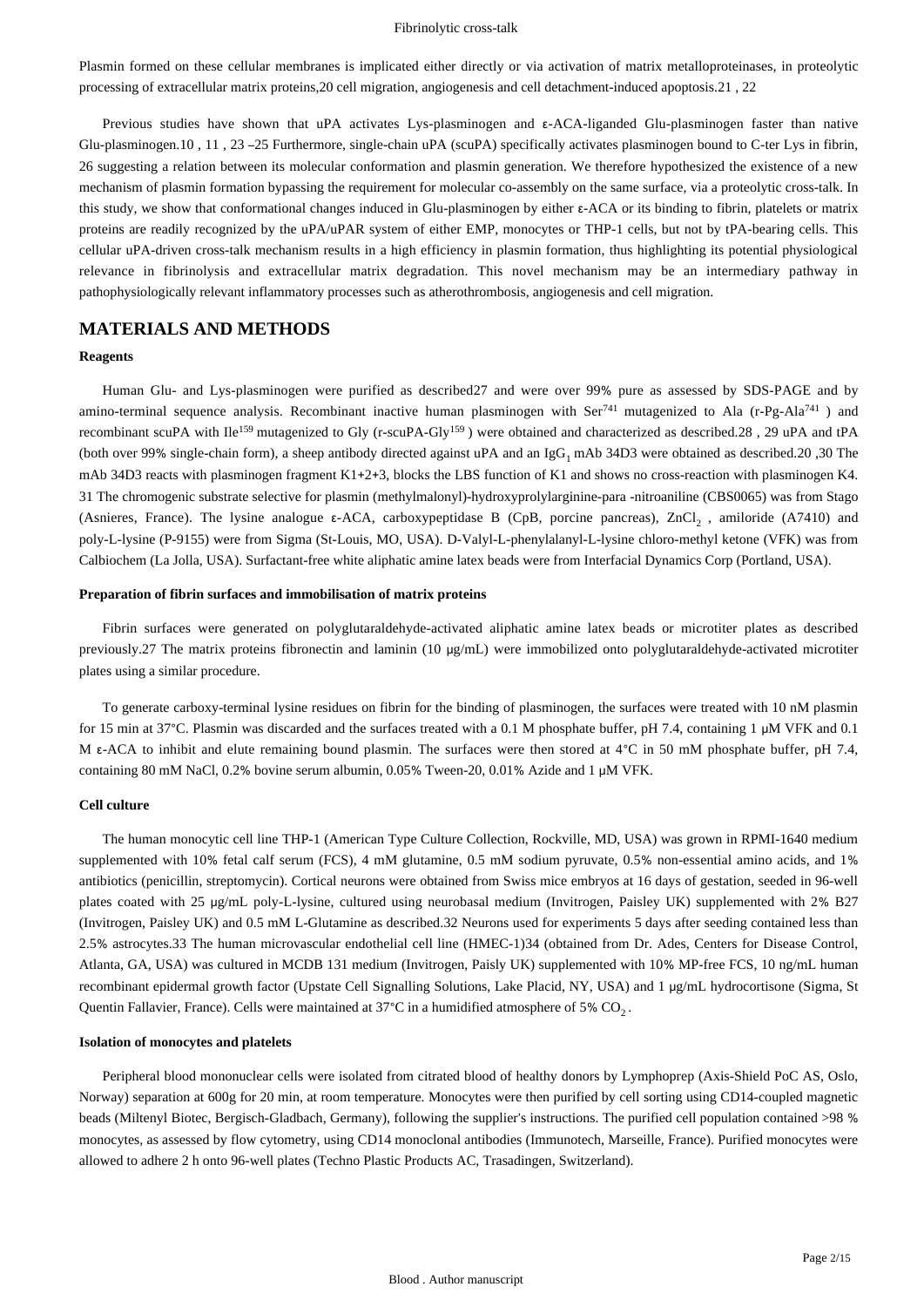Platelets were isolated from blood collected into acid-citrate-dextrose from healthy volunteers. Platelet-rich plasma was obtained by centrifugation at 200g for 15 min at room temperature, followed by a second centrifugation at 1 200g for 12 min to pellet platelets. Platelets were then washed twice in 36 mM citric acid buffer, pH 6.5, containing 100 mM NaCl, 5 mM KCl, 1 mM MgCl<sub>2</sub> and 5 mM glucose.

#### **Generation, harvesting and flow cytometry of endothelial microparticles**

EMP were purifed from culture medium conditioned by sub-confluent HMEC-1 stimulated for 48 h with 100 ng/mL TNF-α (PeproTech Inc, Rocky Inc, Rocky Hill, NJ) as previously described with minor modifications.35 Culture supernatants from flasks were collected and cleared from detached cells or large cell fragments by centrifugation at 4 300g for 5 min. The supernatants were then centrifuged at 20 000g for 90 min at 4°C. Pelleted EMP were washed twice and re-suspended in phosphate-buffered saline (PBS). Aliquots of 10 μL EMP suspension, 1/100 diluted, were labeled using fluorescein isothiocyanate (FITC)-conjugated annexin V (Abcys, Paris, France) and EMP were quantitated by flow cytometry as previously described.36

#### **Characterization of plasminogen activators in cell and microparticle extracts**

THP-1 cells, cortical neurons, HMEC-1 cells, pelleted EMP and platelets were lysed in 100 mM Tris-HCl buffer, pH 8.1, containing 1 % Triton X-100. Lysates were clarified by centrifugation and protein concentrations were determined using the BCA kit (Pierce, Rockford, IL). Fibrin autography-electrophoresis was performed as described previously.37 Briefly, 10 μg of proteins in cell lysates and 10 μL of reference proteins (tPA 1 i.u/mL, uPA 3 i.u/mL and plasmin 200 nM) were electrophoresed in a 8% polyacrylamide gel under non reducing conditions. SDS was then exchanged with 2.5% Triton X-100. After washing off excess Triton X-100 with distilled water, the gel was carefully overlaid on a 1% agarose support containing 1 mg/mL of bovine fibrinogen, 100 nM of bovine plasminogen and 0.2 NIH unit/mL of bovine thrombin. Zymograms were allowed to develop at 37°C during 24 h and photographed at regular intervals using dark-ground illumination. Active proteins in cell lysates were identified by reference to the migration of known markers (uPA, tPA, plasmin) and inhibition of their activity with specific antibodies incorporated into the fibrin-agar gel. The presence of uPA and uPAR on EMP was further identified both by electron microscopy and by flow cytometry as described.19

#### **Effects of lysine-binding site ligands on plasmin formation by cells**

Glu- or Lys-plasminogen at various concentrations (0 to 3 μM) was incubated at 37°C with uPA-bearing THP-1 cells or tPA-bearing cortical neurons, in the presence of 0.75 mM of CBS0065, a plasmin selective chromogenic substrate. The effect of various inhibitors (mAb anti-K1-LBS; amiloride, an uPA inhibitor; ε-ACA; PMSF-treated CpB) on plasminogen binding and activation was determined using a fixed final plasminogen concentration. Kinetics of plasmin formation was followed by measuring the release of p -nitroaniline from the chromogenic substrate, detected as a change in absorbance  $(\Delta A_{405nm}/min)$ , using a multiwell plate reader (MX5000, Dynex) thermostated at 37 °C. Rates of plasmin formation were calculated from the slopes of  $A_{405nm}$  versus time. After the activation reaction, the cells were washed in PBS and residual bound plasmin was detected by adding 0.75 mM CBS0065.

#### **Activation of platelet-bound plasminogen by monocytes or neurons**

Isolated platelets were treated with 5 nM plasmin for 30 min at room temperature in order to generate plasminogen-binding sites (carboxyterminal lysine residues) at their surface as reported previously.38 Platelets were then washed, treated with 1 μM (final concentration) aprotinin (Trasylol, Bayer) to inhibit residual plasmin and were finally incubated with 2 μM plasminogen for 30 min at room temperature. Excess unbound plasminogen was removed by washing.

Isolated monocytes and neurons used as a source of distinct plasminogen activator, respectively uPA and tPA, were plated at 10<sup>5</sup> cells/well in 96-well plates and treated with 50 μg/mL of CpB for 30 min at 37°C. The cells were then washed and incubated with varying amounts of plasminogen-bearing platelets (0 to  $15\times10^6$  per well) in cell medium supplemented with 0.75 mM of the plasmin substrate CBS0065. The kinetics of plasmin formation on platelets was followed during 12 h by measuring the release of p -nitroaniline from the chromogenic substrate as a change in A<sub>405nm</sub> as a function of time. The cells were then carefully rinsed with PBS to discard platelets. A volume of 100 μL of culture medium containing 0.75 mM CBS0065 was then added to determine if plasmin was present at the surface of monocytes or neurons.

#### **Activation on plasminogen bound to fibrin-coated beads by monocytes, neurons or endothelial microparticles**

Fibrin-coated beads were incubated with 1 μM plasminogen for 30 min at 37°C. Excess unbound plasminogen was removed by washing. Isolated monocytes, neurons and endothelial microparticles were treated with 50 μg/mL of CpB for 30 min at 37°C. Cells were then washed and incubated with  $2.5 \times 10^5$  beads per well in cell medium supplemented with 0.75 mM of the plasmin substrate CBS0065. The kinetics of plasmin formation on fibrin-coated beads was followed during 12 h at 37°C by measuring the release of p- nitroaniline.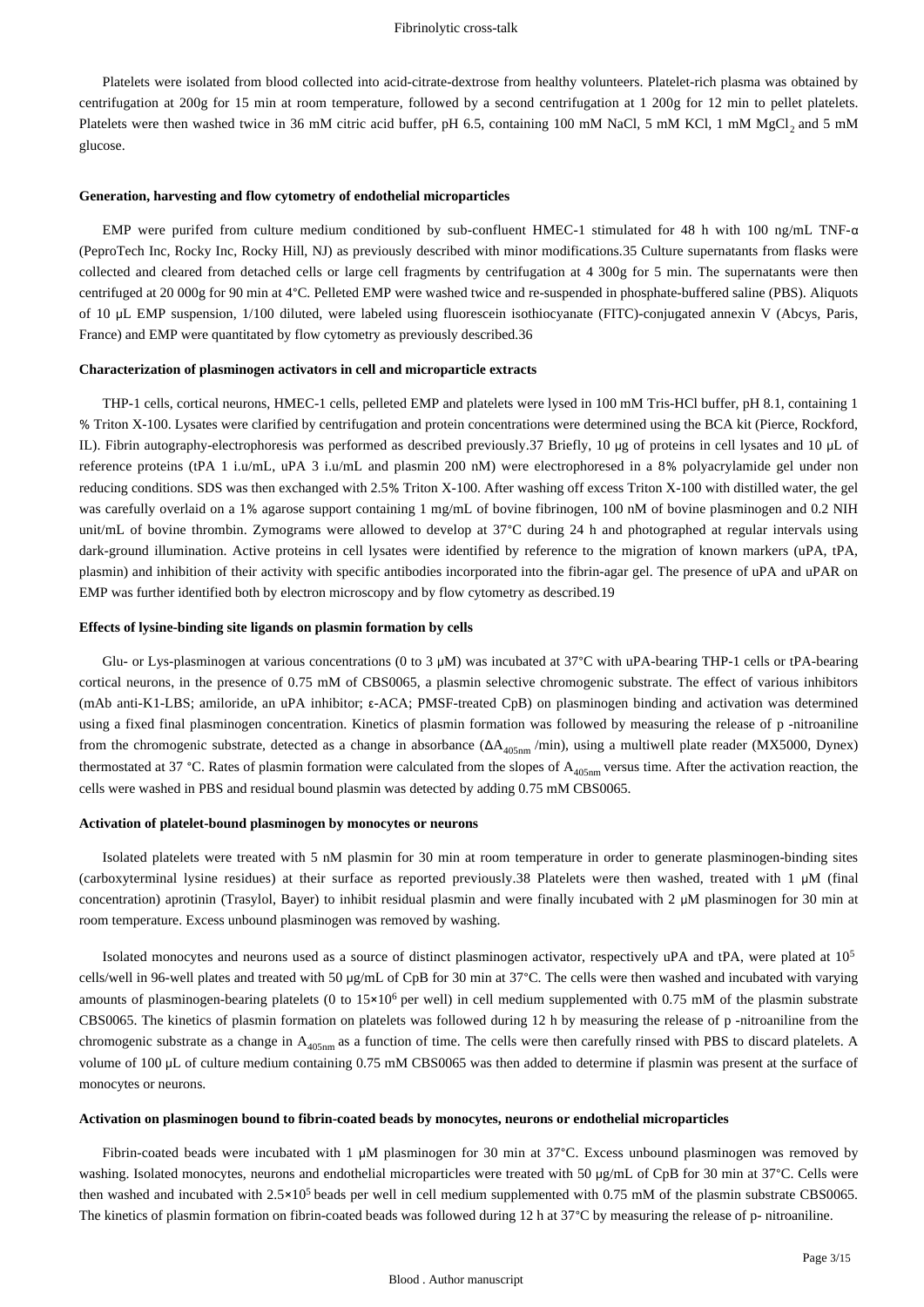In parallel experiments, fibrin-coated beads were incubated with 1 μM native or recombinant active-site inactivated Glu-plasminogen  $(r-Pg-Ala<sup>741</sup>)$  for 30 min at 37°C. Fibrin-coated beads with bound plasminogen were then incubated with 10<sup>6</sup> EMP in a final volume of 200 μL. After overnight incubation at 22°C, the fibrin-coated beads were sedimented by centrifugation and resuspended in 10 mM Tris-HCL pH 6.8 containing 10% SDS to elute fibrin-bound plasminogen derivatives. The supernatant was electrophoresed under non-reducing conditions, proteins were transferred to PVDF membranes and revealed with a HRP-conjugated mAb (150 ng/mL) directed against plasminogen K1. Purified plasmin was used as reference.

#### **Activation of plasminogen bound to fibrin surfaces and matrix proteins by monocytes or endothelial microparticles**

Glu-plasminogen at 1 μM was incubated with the fibrin surfaces or with immobilized fibronectin or laminin. In parallel experiments, fibronectin (50 μg/mL) and plasminogen (1 μM) were simultaneously incubated and allowed to bind to the surface of fibrin. Unbound proteins were discarded by washing and plasminogen bound to fibrin surfaces or to immobilized fibronectin and laminin was incubated with varying concentrations of either THP-1 cells or EMP in the presence of CBS0065. The transformation of bound plasminogen into plasmin was detected by measuring the release of p -nitroaniline as indicated above. After the activation reaction, the supernatant was collected, the plates were washed with PBS and matrix-bound plasmin detected by adding 0.75 mM of CBS0065. To quantitate degradation of the fibrin surface, the plates were again washed and then incubated with a mAb (FDP-14) that specifically recognizes fibrin fragmentation, as described.30 Degradation of fibronectin in the supernatant was detected by Western blot as described.22

#### **Statistical analysis**

Data are expressed as mean ± SEM. The statistics were performed using nonparametric tests of Kruskall Wallis and of Mann Whitney (Statview 5 software). Statistical significance was set at  $p < 0.05$ .

## **RESULTS**

## **Plasminogen activation on cells**

In order to illustrate the accepted mechanism of plasmin formation via co-assembly of plasminogen and its activators at the same cell surface, plasminogen activation experiments were performed on cultured cells. THP-1 and endothelial cells were shown to express active uPA at their membrane identified by fibrin zymography of cell lysates (Fig. 1A ) on the basis of its molecular mass (Mr 54 000) and its inhibition with polyclonal anti-uPA IgG added to the indicator fibrin gel (not shown). Similar results were obtained with human monocytes (not shown). A fibrinolytic band corresponding to tPA (Mr 70 000) was detected in lysates of mouse cortical neurons. In contrast, neither tPA nor uPA activity could be detected in the lysates of human platelets. The presence of uPA and uPAR on EMP was demonstrated by immunoelectron microscopy and flow cytometry as described previously.19 THP-1 and cortical neurons in culture were able to activate plasminogen at their surface in a specific and dose-dependent manner until saturation was reached (Fig. 1B , THP-1: Km = 492 nM; neurons: Km = 49±9 nM, not shown), in agreement with previous studies.33 , 39 , 40

#### **Contrasting effects of** ε**-ACA on plasmin formation by cell plasminogen activators**

The activation of plasminogen by neuronal tPA was completely inhibited by the lysine-analogue ε-ACA (Fig. 2A ), in agreement with a previous report.33 These data indicate that inhibition of plasminogen binding to the cell surface by ε-ACA prevents the formation of plasmin in situ by cells that express tPA.21 , 22 Surprisingly, cells that express uPA activate Glu-plasminogen despite the presence of ε -ACA (THP-1, Fig. 2B ). Since plasmin could not be revealed at the cell surface (Fig. 2B , dotted line), our data suggest that plasminogen was activated upon contact of ε-ACA-liganded plasminogen with uPA-bearing THP-1 cells. As ε-ACA blocks both K1- and K4-LBS of plasminogen, we further explored the role of K1-LBS known to be directly implicated in plasminogen binding, using the specific mAb anti-K1-LBS, 34D3. Neutralisation of K1-LBS by mAb 34D3 impaired binding of plasminogen to the cell surface and as a consequence, cell-bound plasmin could not be detected on THP-1 cells (Fig. 2C , dotted line). However, and similarly to the effect of ε-ACA (Fig. 2B ), the formation of plasmin was apparent in the supernatant despite the inhibition of plasminogen binding (Fig. 2C ). These results indicate that Glu-plasminogen in complex with molecular probes that selectively block the LBS of K1 (ε-ACA or the anti-LBS-K1 mAb) adopts a conformation that could be recognized and activated by uPA-bearing cells.

#### **Distinct effects of** ε**-ACA on Glu- and Lys-plasminogen activation by cellular uPA**

To understand the role of conformational transitions of plasminogen (closed  $\pm$  open) on plasmin formation by cellular uPA, we compared the activation of equimolar amounts of either Glu- or Lys-plasminogen in the absence and presence of ε-ACA (Fig. 3 ). In the absence of ε-ACA, Lys-plasminogen is activated 4.5-fold faster than native Glu-plasminogen (Fig. 3A ) and the amount of plasmin that remained bound to THP-1 cells shows a similar relationship (Fig. 3B ). The addition of ε-ACA has no stimulating effect on Lys-plasminogen. In contrast, ε-ACA produced a 2.3-fold increase in plasmin formation from Glu-plasminogen, in agreement with data shown in Fig. 2B . The rate of Glu-plasminogen activation approaches the value obtained for Lys-plasminogen, whereas cell-bound plasmin was undetectable for both Glu- and Lys-plasminogen (Fig. 3B ).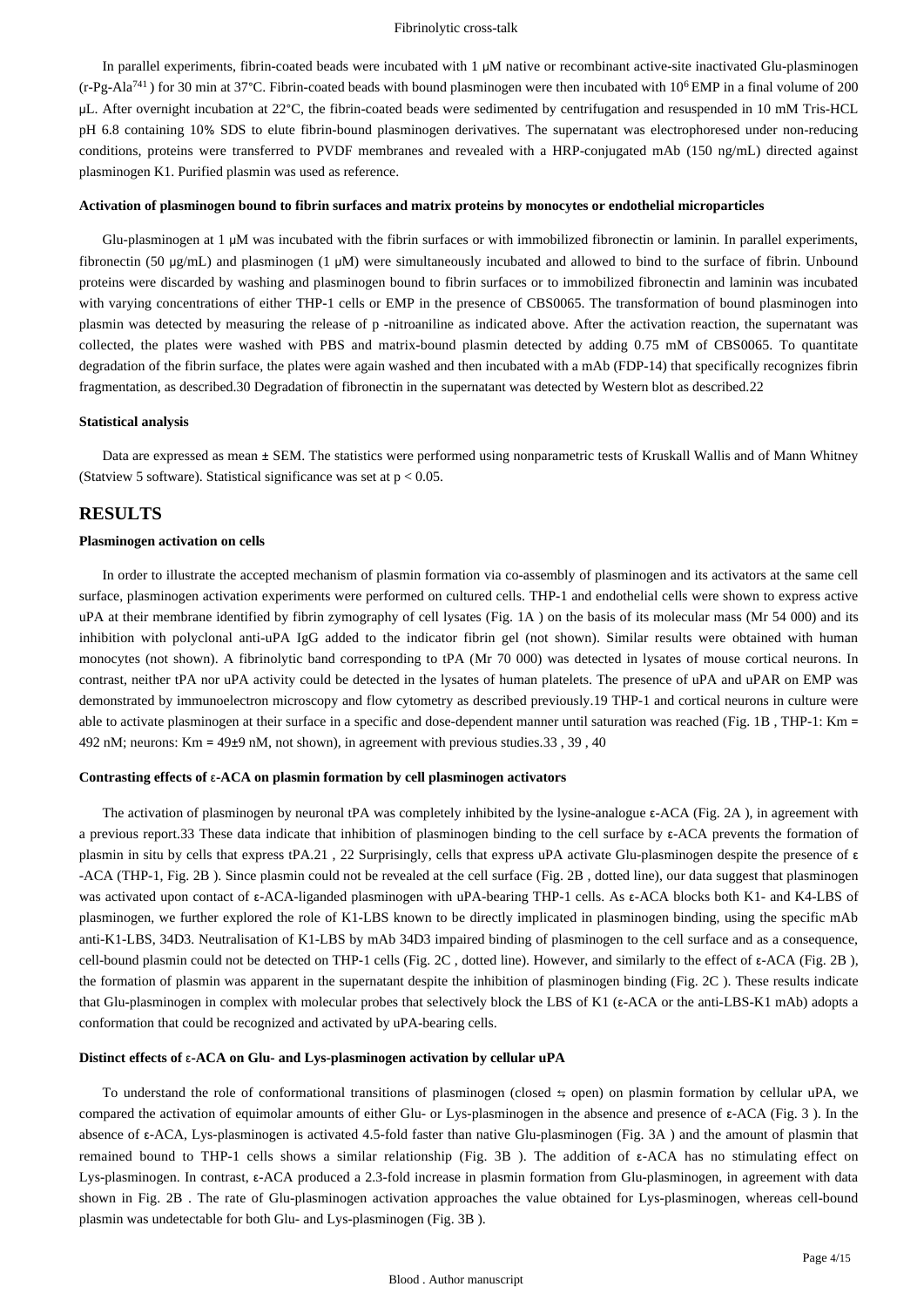The activation experiments were then performed in presence of CpB in order to eliminate plasminogen binding and activation onto C-ter Lys residues. Our data (Fig. 3 ) indicate that, at the concentration of CpB used (50 μg/mL), the activation of Glu-plasminogen (Fig. 3A ) at the cell surface and the amount of cell-bound plasmin (Fig. 3B ) were markedly decreased. In contrast, the activation of Lys-plasminogen (Fig. 3A ) was only moderately modified by CpB despite an important reduction in cell-bound plasmin (Fig. 3B ) suggesting that activation at the cell membrane was practically absent. These results indicate that cell-bound uPA is able to recognize and activate Lys-plasminogen and the "Lys-like" Glu-plasminogen conformation induced by ε-ACA without requirement for molecular co-assembly on the same cell surface.

#### **Plasmin generation via a proteolytic cell-to-matrix cross-talk**

It has been generally accepted that the extended "open" conformation adopted by ε-ACAliganded Glu-plasminogen mimics plasminogen bound to lysine residues in fibrin, extracellular matrix or cells. We therefore hypothesized on the basis of the above data ( Figs. 2 and 3 ) that Glu-plasminogen bound to fibrin, matrix proteins or cell membranes, may be recognized and activated by other cells or cell-derived microparticles present in the microenvironment and expressing uPA/uPAR complexes at their membrane. To verify this hypothesis, we analysed the activation of  $r-Pg-Ala^{741}$ , a recombinant active-site inactivated plasminogen, bound to fibrin-coated beads, by uPA-bearing EMP. The r-Pg-Ala<sup>741</sup> can bind to surface carboxy-terminal lysines and be cleaved into inactive Glu-plasmin by activators. 26 Therefore, if its binding to fibrin-coated beads induces a conformational change, it should be recognized and activated by uPA present on EMP. Functionality of the cross-talk was verified using native Glu-plasminogen and measuring plasmin activity. Figure 4A shows that the recognition and activation of fibrin-bound r-Pg-Ala<sup>741</sup> by uPA-bearing EMP results in the formation of inactive Glu-plasmin at the surface of fibrin. Formation of Lys-plasminogen was not an intermediary step in the cross-talk mechanism, supporting the view that Glu-plasminogen bound to fibrin adopts a conformation that is recognized by EMP bearing uPA. To further verify this hypothesis, we determined the generation of plasmin activity during a matrix-to-cell cross-talk between matrix-bound native Glu-plasminogen and EMP or monocytes. Fibrin-bound plasminogen was efficiently activated, proportionally to the number of EMP incubated with the fibrin surface (Fig. 4B ). In a similar manner, plasminogen-bound to the extracellular matrix protein fibronectin (Fig. 4C ) and laminin (Supplemental figure 1 ) was efficiently activated by EMP. This activation was inhibited in the presence of amiloride or an anti-uPA specific antibody. Plasminogen bound to fibrin could also be specifically activated by uPA-bearing THP-1 cells in a cell concentration dependent manner ( Fig. 4D , main graph) and by adherent monocyte-borne uPA (inset to Fig. 4D ). In contrast tPA-bearing adherent neurons failed to generate plasmin (inset to Fig. 4D ). Plasmin formed on fibrin surfaces resulted in fibrinolysis as indicated by the specific binding of the mAb FDP-14 directed against fibrin degradation products, in agreement with previous published data.27 In a similar fashion, the fibronectin in complex with fibrin was degraded by plasmin as detected by Western blot (data not shown).

#### **Plasmin generation via a proteolytic cell-to-cell cross-talk**

Cell-to-cell cross-talks were studied between platelets bearing plasminogen and cells bearing either uPA or tPA (monocytes and neurons, respectively) or EMP. Platelets were pre-teated with plasmin to enhance the number of plasminogen binding sites.38 After binding of plasminogen to platelets no conversion to plasmin was detected in agreement with a previous report.41 To avoid Glu-plasminogen transfer from platelets to cells bearing the plasminogen activators, monocytes and neurons were pre-treated with CpB. Under these conditions, the extent of platelet-bound Glu-plasminogen transformation into plasmin by uPA-bearing monocytes is dependent upon platelet number added until saturation (Fig. 5A). In contrast to full plasminogen activation on 1.8×10<sup>6</sup> platelets by monocyte-bearing uPA, plasmin formation on platelets incubated with tPA-bearing neurons was about 10% (Fig. 5A ) and did not reach saturation at higher platelet concentrations. Moreover, Lys-plasminogen bound to platelets could not be activated by neuronal tPA as well (Supplemental figure 2 ). No plasmin was detected on monocytes or neurons surfaces indicating that plasmin was indeed generated on the platelet surface and remains associated with the platelet (not shown). Plasmin formation on platelets in absence of cells was undetectable at  $1.8\times10^6$ plasminogen-bearing platelets (Fig. 5A , inset).

Platelet bound plasminogen could also be activated by EMP as indicated in Fig. 5B . Since EMP were pre-treated with CpB, we exclude the possibility of plasminogen exchange during the cross-talk. Plasmin was therefore formed at the surface of platelets in contact with EMP. The rate of plasmin formation during the platelet/EMP cross-talk (Vi=0.54±0.14 mOD/min) was higher than the rate of plasminogen activation (Vi=0.32±0.06 mOD/min) on EMP supplemented with an amount of plasminogen equivalent to that present on platelets (Fig. 5B ). To further investigate the relevance of the intercellular cross-talk mechanism, the formation of plasmin via a platelet/monocyte cross-talk was compared to activation of plasminogen by uPA on the same cell surface (monocytes); for the purpose of demonstration, we also studied the activation of platelet-bound plasminogen by free uPA. Equivalent amounts of either plasminogen or uPA were used in all cases. The results are shown in Fig. 6A. The cross-talk mechanism resulted in a higher rate (Vi=1.1 $\pm$ 0.26 mOD/min) of plasmin formed as compared to activation on the same cell surface (Vi=0.6±0.2 mOD/min),  $p = 0.005$ , thus qualifying the efficiency of the cross-talk mechanism. Addition of free uPA to platelets resulted in a non significant ( $p = 0.078$ ) increase in plasmin formation as compared to the cross-talk. However, free uPA cannot be a relevant plasminogen activator, as most of unbound uPA in physiological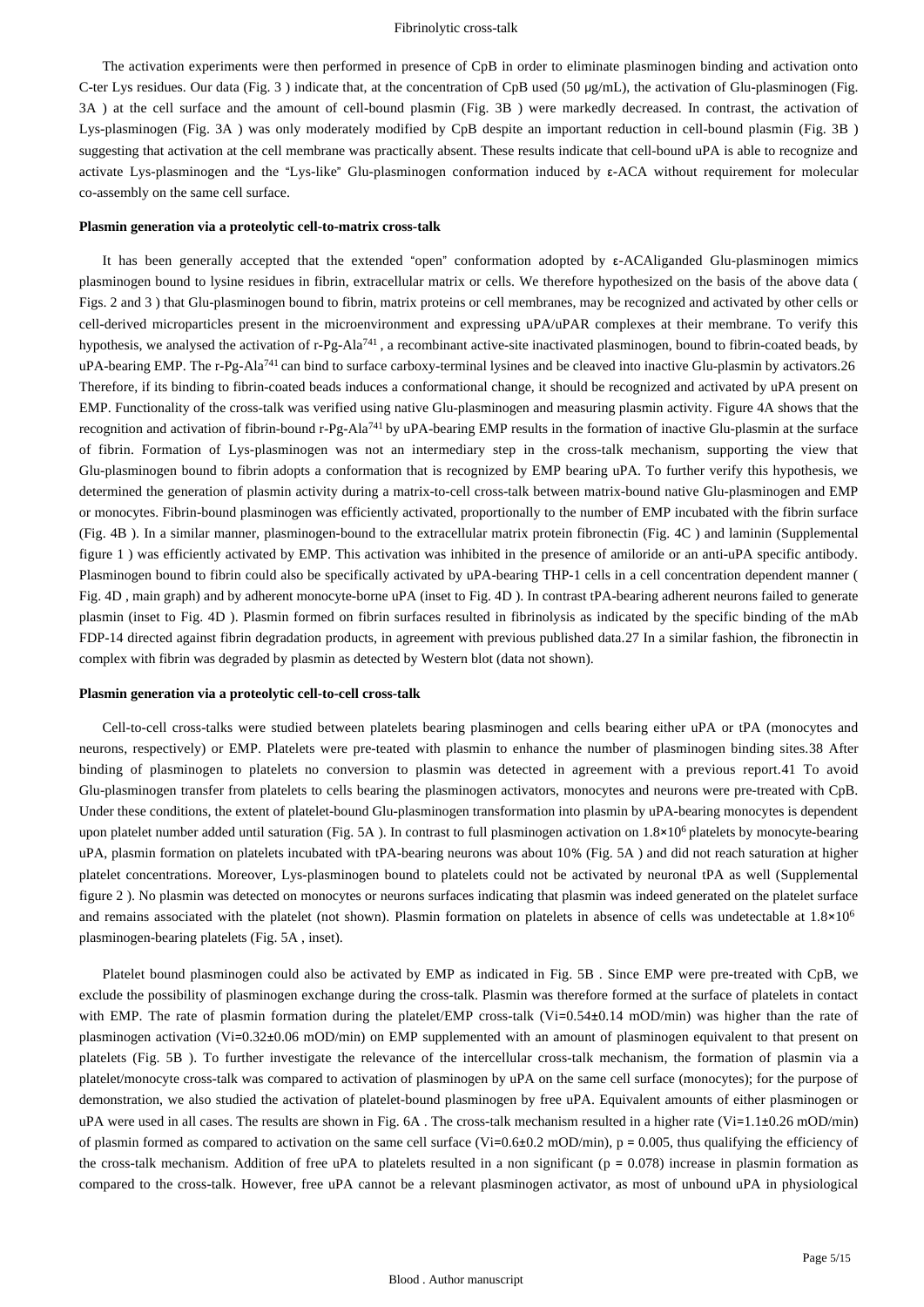fluids is complexed to plasminogen activator inhibitor PAI-1. Specificity of the cross-talk between platelet-bound plasminogen and uPA-bearing monocytes was established by the ability of a recombinant inactive form of scuPA (r-scuPA-Gly<sup>159</sup>) to inhibit the formation of plasmin (64% inhibition at 5 nM, Fig. 6B ).

## **DISCUSSION**

Specific fibrinolytic and pericellular proteolytic functions of plasmin are determined by in situ molecular co-assembly of plasminogen and its activators on cell receptors or on binding sites present on macromolecular complexes (fibrin or matrix surfaces).18 , 42 The use of tPA as a thrombolytic agent and the pericellular proteolytic activity of uPA-bearing cells are based on this paradigm.18 , 42 It has also been suggested that monocyte-uPA reduces thrombus size 43 and we have recently shown that EMP carrying uPA derived from the parent cell generate plasmin activity.19 We now show that uPA anchored on monocytes or EMP recognizes and transforms into plasmin, Glu-plasminogen bound to platelets, fibrin or extracellular matrix proteins (fibronectin, laminin). This new activation mechanism bypasses the requirement for molecular co-assembly on the same surface, via a recognition and proteolytic cross-talk pathway. Because in this plasminogen activation cross-talk, plasmin is efficiently generated on platelets or on matrix surfaces by uPA-bearing cells or MPs, it may be of potential physiological relevance in fibrinolysis or degradation of ECM components. It is worthy of note that this mechanism complies with the prerequisite for activation of plasminogen on biological surfaces, i.e. plasminogen binding to C-ter Lys residues of platelets, fibrin or ECM.18 However, it essentially differs in that the uPA is expressed on neighboring cells or MPs and in that cells bearing tPA do not reproduce this effect.

It is generally accepted that Glu-plasminogen bound to fibrin and cell surfaces adopts an open conformation similar to that induced by the C-ter Lys analogue ε-ACA.6 , 9 , 13 This conformation is called Lys-like because it is similar to the conformation of truncated Lys-plasminogen as defined by electron microscopy and small-angle neutron scattering.8 , 13 The induction of an open conformation by this lysine analogue has previously been shown and is well described in the literature (rewieved by Markus, 1996).9 On the basis of this analogy and because Lys-plasminogen, the natural open form, is activated by uPA at a higher rate than Glu-plasminogen,10 , 23 , 24 we investigated if ε-ACA-liganded Glu-plasminogen, which is unable to bind to C-ter Lys, could be activated by uPA- or tPA-bearing cells or EMP. We demonstrate that although ε-ACA-liganded Glu-plasminogen cannot bind to fibrin or cells, it was selectively activated by uPA-bearing cells. Furthermore, at equimolar concentrations, the rate of activation of Glu-plasminogen-ε-ACA complexes was higher than that of Glu-plasminogen alone, in the absence of both plasminogen binding to the cell surface and free uPA activity in the medium.

Glu-plasminogen-ε-ACA complexes were efficiently activated despite the cleavage of C-ter Lys on cells by CpB. Thus, ε -ACA-liganded Glu-plasminogen behaves as a surrogate that ensures surface-like binding conformational changes leading to its recognition and activation. Since the LBS of both K1 and K4 are simultaneously occupied by ε-ACA, we used the specific LBS-targeted 34D3 mAb to disclose the role of K1. This mAb completely inhibits plasminogen binding and activation by tPA thus underlining the role of K1 in the initial phase of plasmin formation.31 In contrast, despite the inhibition of Glu-plasminogen binding and formation of plasmin at their surface, cells bearing uPA were able to activate Gluplasminogen in the cellular microenvironment. These results indicate that uPAbut not tPAbearing cells recognize the extended "open" conformation adopted by Glu-plasminogen in complex with ε- ACA or mAb 34D3. In a similar fashion, we demonstrated in a previous study,26 that Glu-plasminogen bound to C-ter Lys residues of fibrin during ongoing fibrinolysis27, 44 was specifically recognized and activated by scuPA26. Furthermore, using a fibrin- or platelet-bound r-Pg-Ala<sup>741</sup> in cross-talk with uPA-bearing EMP, we demonstrate that the active-site inactivated recombinant plasminogen was cleaved into inactive Glu-plasmin in situ without being transformed into Lys-plasminogen. We therefore hypothesized that Glu-plasminogen bound to C-ter Lys of cell membranes, fibrin or matrix proteins may be recognized and activated by uPA/uPAR complexes expressed on other cells or cell-derived microparticles present in the microenvironment.

First, we demonstrated that human EMP- or monocyte-borne uPA, but not tPA-bearing cells, were able to specifically activate platelet-bound Glu-plasminogen in a dose- and saturating-dependent manner. The rate of plasmin formation on platelets by monocytes was two-fold increased over the activation of plasminogen at the monocyte surfaces. The specificity of the uPA-driven proteolytic cross-talk was demonstrated by its inhibition with a recombinant form of uPA having no activator activity. The fibrinolytic cross-talk mechanism bypasses the requirement for assembly of profibrinolytic proteins on the same surface, introduces a complementary and new dimension for enhancement of fibrinolysis by platelets,41 , 45 and its efficiency suggest a potential physiological relevance. Indeed, occupancy of platelets by plasma Glu-plasminogen and a direct relation between platelet number and degree of clot lysis has been previously reported.46 ,47 Since human platelets have been shown not to express uPAR,48 these observations are in agreement with our data demonstrating a direct relationship between platelet number and plasmin generation by uPA-bearing monocytes or its derived MPs. Thus, platelet-bound plasminogen activated by monocytes or MPs bearing uPA could be an additional source of plasmin in the fibrin clot as recently suggested. 43 Our results also suggest that procedures that increase plasminogen binding to platelets may be a new direction in pharmacological enhancement of platelet fibrinolytic functions.

Second, using a similar approach, we demonstrated that Glu-plasminogen bound to fibrin surfaces, to extracellular matrix proteins (fibronectin, laminin) or to fibrin/fibronectin complexes was selectively recognized and activated into plasmin by uPA expressed on cells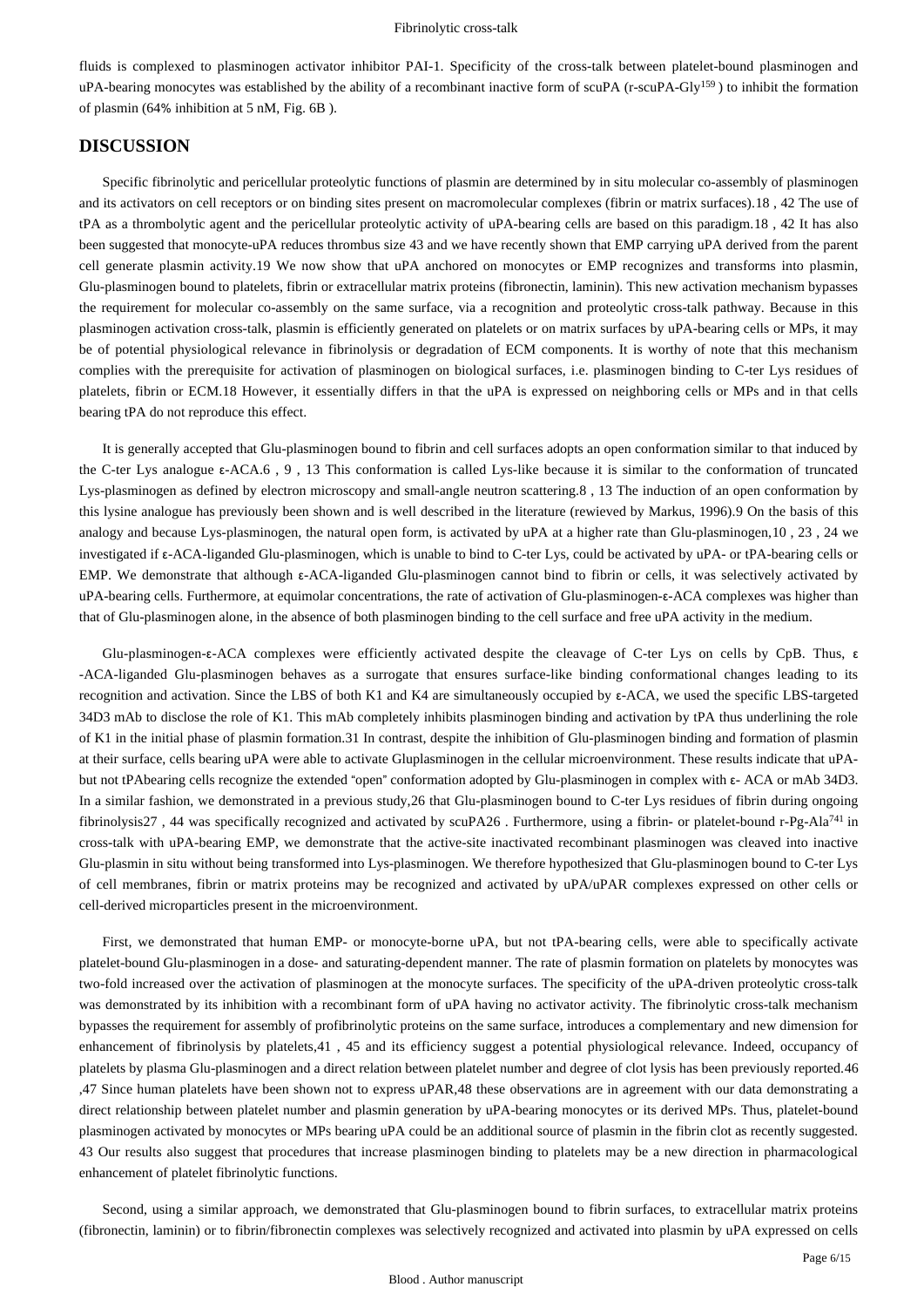or EMP. This mechanism of cross-talk may be of physiological relevance as it has recently been reported that monocytes may be involved in clot dissolution.43 ,49 Since activated monocytes and macrophages release MPs that may bear uPA, it is possible that these microparticles may participate in activation of fibrin- or platelet-bound plasminogen. Indeed, leukocyte-derived microparticles has been found in atherosclerotic plaques,50 where they can initiate fibrinolytic or proteolytic activities that may destabilize the atheroma plaque. A similar interaction may take place during inflammatory processes where primed cells could initiate a proteolytic cross-talk with plasminogen bound to other cells or to the matrix as suggested in the proposed model (Fig. 7 ).

Altogether, these data provide a mechanistic support to the proteolytic cross-talk mechanism described above and suggest that, in inflammatory states or in cancer, plasminogen bound to platelets, fibrin, extracellular matrices or adherent cells could be efficiently activated by uPA expressed on migrating cells or cellular microparticles. For instance, plasminogen bound to cells may be transported into non-easily accessible tissues like the brain and be activated in situ by resident or migrating glial cells expressing uPA.51

**In conclusion** , we propose a new mechanism for plasmin formation that not only does bypass the requirement for co-assembly of plasminogen and uPA on the same surface but it also makes Lys-plasminogen dispensable. These heterotypic cell-to-cell (platelets/monocytes; platelets/MP), cell-to-matrix (THP-1/fibrin) or microparticles-to-matrix (MP/fibrin) proteolytic cross-talk represents an alternative pathway for localized plasmin formation that may be relevant to processes implicating cell migration and microparticle dissemination i.e . inflammation or angiogenesis. Finally, our data provide additional evidence for a novel role of microparticles and platelets, as vectors that generate and propagate plasmin fibrinolytic and/or proteolytic activity, and could thereby constitute a pharmacological tool.

#### **Ackowledgements:**

These studies were supported by funds from the Inserm (Institut National de la Santé et de la Recherche Médicale) and the Lower-Normandy Regional Council. EAC, LD and LP are members of the European Community's Seventh Framework Programme (FP7/2007-2013) under grant agreement n° 201024. The Center for Molecular and Vascular Biology is supported by the Excellentie financiering, KU Leuven. T.D. is a recipient of a PhD fellowship awarded by the Nouvelle Societé Française d'Athérosclérose. L.D. is a recipient of a PhD fellowship from the Education and Research French Ministry.

#### **Footnotes:**

**Disclosure statement:** the authors declare no competing financial interests.

**Authorship** T.D. and L.D. performed research, analyzed data and wrote the manuscript. R.L. performed research and participated in manuscript drafting. L.P. provided experimental support and participated in manuscript drafting. F.D-G. analyzed data and participated in manuscript drafting. H.R.L. contributed analytical tools and participated in manuscript drafting. E.A-C. designed the research, analyzed data and wrote the manuscript.

#### **References:**

- 1 . Petersen TE , Martzen MR , Ichinose A , Davie EW . Characterization of the gene for human plasminogen, a key proenzyme in the fibrinolytic system . J Biol Chem . Apr 15 1990 ; 265 : (11 ) 6104 - 6111
- 2 . Tulinsky A , Park CH , Mao B , Llinas M . Lysine/fibrin binding sites of kringles modeled after the structure of kringle 1 of prothrombin . Proteins . 1988 ; 3 : (2 ) 85 96
- 3 . Herren T , Swaisgood C , Plow EF . Regulation of plasminogen receptors . Front Biosci . Jan 1 2003 ; 8 : d1 8
- 4 . Lucas MA , Fretto LJ , McKee PA . The binding of human plasminogen to fibrin and fibrinogen . J Biol Chem . Apr 10 1983 ; 258 : (7 ) 4249 4256
- 5 . Knudsen BS , Silverstein RL , Leung LL , Harpel PC , Nachman RL . Binding of plasminogen to extracellular matrix . J Biol Chem . Aug 15 1986 ; 261 : (23 ) 10765 10771
- 6 . Cockell CS , Marshall JM , Dawson KM , Cederholm-Williams SA , Ponting CP . Evidence that the conformation of unliganded human plasminogen is maintained via an intramolecular interaction between the lysine-binding site of kringle 5 and the N-terminal peptide . Biochem J . Jul 1 1998 ; 333 : ( Pt 1 ) 99 - 105
- 7 . Tranqui L , M-HP , Chapel A . The structure of plasminogen studied by electron microscopy . Biol Cell . 1979 ; 34 : 39 42
- 8 . Weisel JW , Nagaswami C , Korsholm B , Petersen LC , Suenson E . Interactions of plasminogen with polymerizing fibrin and its derivatives, monitored with a photoaffinity cross-linker and electron microscopy . J Mol Biol . Jan 21 1994 ; 235 : (3 ) 1117 - 1135
- 9 . Markus G . Conformational changes in plasminogen, their effect on activation, and the agents that modulatie activation rates—a review . Fibrinolysis . 1996 ; 10 : (2 ) 75 85
- 10 . Claeys H , Vermylen J . Physico-chemical and proenzyme properties of NH2-terminal glutamic acid and NH2-terminal lysine human plasminogen. Influence of 6-aminohexanoic acid . Biochim Biophys Acta . Apr 11 1974 ; 342 : (2 ) 351 - 359
- 11 . Thorsen S , Mullertz S . Rate of activation and electrophoretic mobility of unmodified and partially degraded plasminogen. Effects of 6-aminohexanoic acid and related compounds . Scand J Clin Lab Invest . Oct 1974 ; 34 : (2 ) 167 - 176
- 12 . Markus G , Evers JL , Hobika GH . Comparison of some properties of native (Glu) and modified (Lys) human plasminogen . J Biol Chem . Feb 10 1978 ; 253 : (3 ) 733 739
- 13 . Mangel WF , Lin BH , Ramakrishnan V . Characterization of an extremely large, ligand-induced conformational change in plasminogen . Science . Apr 6 1990 ; 248 : ( 4951 ) 69 - 73
- $\bullet$  14 . Sjoholm I . Studies on the conformational changes of plasminogen induced during activation to plasmin and by 6-aminohexanoic acid . Eur J Biochem . Nov 15 1973 ; 39 : (2 ) 471 - 479
- 15 . Sappino AP , Madani R , Huarte J . Extracellular proteolysis in the adult murine brain . J Clin Invest . Aug 1993 ; 92 : (2 ) 679 685
- 16 . Angles-Cano E , Balaton A , Le Bonniec B , Genot E , Elion J , Sultan Y . Production of monoclonal antibodies to the high fibrin-affinity, tissue-type plasminogen activator of human plasma. Demonstration of its endothelial origin by immunolocalization . Blood . Oct 1985 ; 66 : (4 ) 913 - 920
- 17 . Pepper MS , Vassalli JD , Montesano R , Orci L . Urokinase-type plasminogen activator is induced in migrating capillary endothelial cells . J Cell Biol . Dec 1987 ; 105 : ( 6 Pt 1 ) 2535 - 2541
- 18 . Plow EF , Herren T , Redlitz A , Miles LA , Hoover-Plow JL . The cell biology of the plasminogen system . Faseb J . Jul 1995 ; 9 : (10 ) 939 945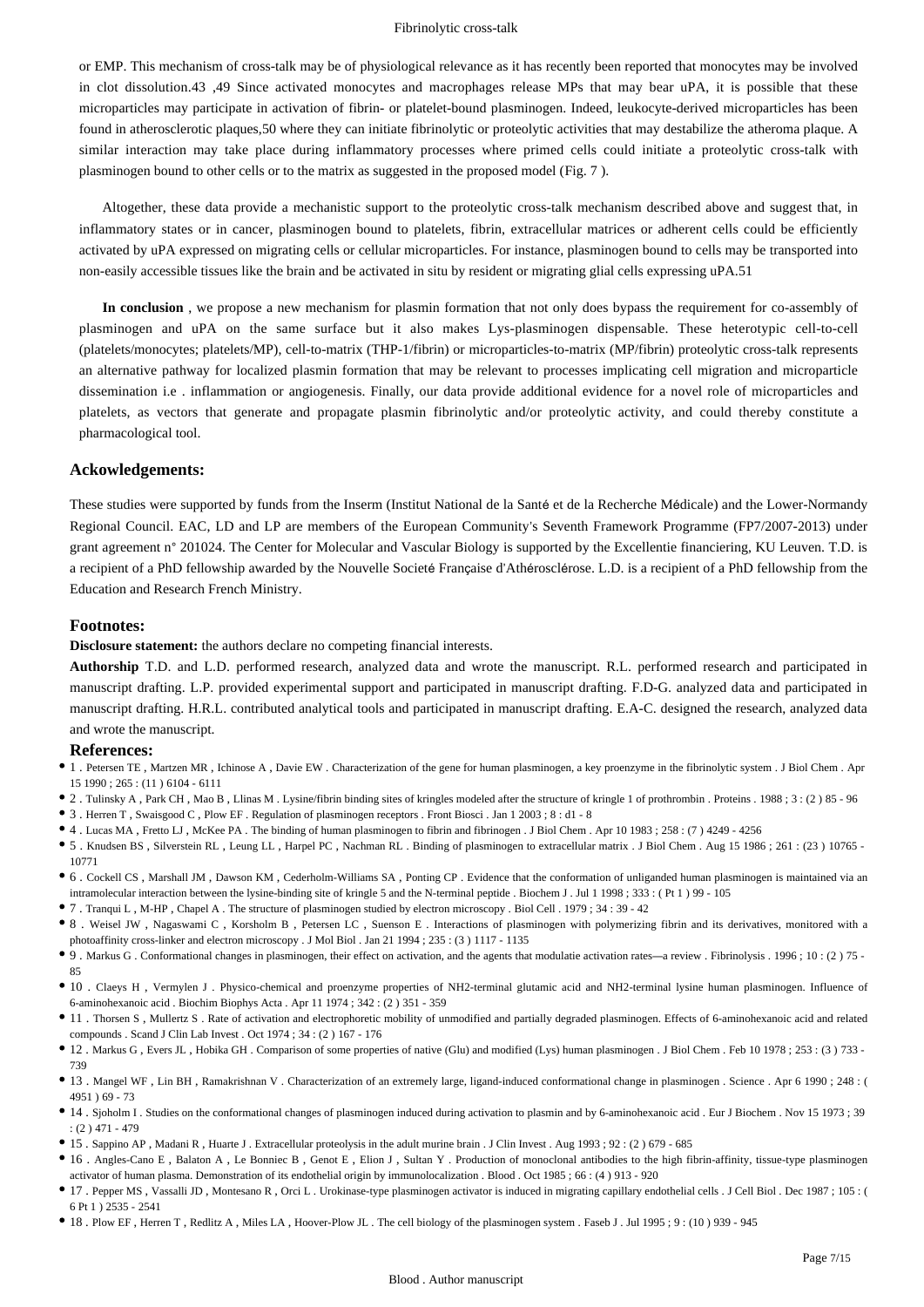- 19 . Lacroix R , Sabatier F , Mialhe A . Activation of plasminogen into plasmin at the surface of endothelial microparticles: a mechanism that modulates angiogenic properties of endothelial progenitor cells in vitro . Blood . Jul 2 2007 ;
- 20 . Lijnen HR . Plasmin and matrix metalloproteinases in vascular remodeling . Thromb Haemost . Jul 2001 ; 86 : (1 ) 324 333
- 21 . Meilhac O , Ho-Tin-Noe B , Houard X , Philippe M , Michel JB , Angles-Cano E . Pericellular plasmin induces smooth muscle cell anoikis . Faseb J . Jul 2003 ; 17 : (10 ) 1301 - 1303
- 22 . Rossignol P , Ho-Tin-Noe B , Vranckx R . Protease nexin-1 inhibits plasminogen activation-induced apoptosis of adherent cells . J Biol Chem . Mar 12 2004 ; 279 : (11 ) 10346 - 10356
- 23 . Violand BN , Byrne R , Castellino FJ . The effect of alpha-,omega-amino acids on human plasminogen structure and activation . J Biol Chem . Aug 10 1978 ; 253 : (15 ) 5395 - 5401
- 24 . Walther PJ , Hill RL , McKee PA . The importance of the preactivation peptide in the two-stage mechanism of human plasminogen activation . J Biol Chem . Aug 10 1975 ; 250 : (15 ) 5926 - 5933
- 25 . Peltz SW , Hardt TA , Mangel WF . Positive regulation of activation of plasminogen by urokinase: differences in Km for (glutamic acid)-plasminogen and lysine-plasminogen and effect of certain alpha, omega-amino acids . Biochemistry . May 25 1982 ; 21 : (11 ) 2798 - 2804
- 26 . Fleury V , Lijnen HR , Angles-Cano E . Mechanism of the enhanced intrinsic activity of single-chain urokinase-type plasminogen activator during ongoing fibrinolysis . J Biol Chem . Sep 5 1993 ; 268 : (25 ) 18554 - 18559
- 27 . Fleury V , Angles-Cano E . Characterization of the binding of plasminogen to fibrin surfaces: the role of carboxy-terminal lysines . Biochemistry . Jul 30 1991 ; 30 : (30 ) 7630 - 7638
- 28 . Busby SJ , Mulvihill E , Rao D . Expression of recombinant human plasminogen in mammalian cells is augmented by suppression of plasmin activity . J Biol Chem . Aug 15 1991 ; 266 : (23 ) 15286 - 15292
- 29 . Lijnen HR , Nelles L , Van Hoef B , Demarsin E , Collen D . Structural and functional characterization of mutants of recombinant single-chain urokinase-type plasminogen activator obtained by site-specific mutagenesis of Lys158, Ile159 and Ile160 . Eur J Biochem . Nov 15 1988 ; 177 : (3 ) 575 - 582
- 30 . Fleury V, Loyau S, Lijnen HR, Nieuwenhuizen W, Angles-Cano E. Molecular assembly of plasminogen and tissue-type plasminogen activator on an evolving fibrin surface . Eur J Biochem . Sep 1 1993 ; 216 : (2 ) 549 - 556
- 31 . Ho-Tin-Noe B , Rojas G , Vranckx R , Lijnen HR , Angles-Cano E . Functional hierarchy of plasminogen kringles 1 and 4 in fibrinolysis and plasmin-induced cell detachment and apoptosis . Febs J . Jul 2005 ; 272 : (13 ) 3387 - 3400
- 32 . Siciliano JC , Gelman M , Girault JA . Depolarization and neurotransmitters increase neuronal protein tyrosine phosphorylation . J Neurochem . Mar 1994 ; 62 : (3 ) 950 959
- 33 . Ho-Tin-Noe B , Enslen H , Doeuvre L , Corsi JM , Lijnen HR , Angles-Cano E . Role of plasminogen activation in neuronal organization and survival . Mol Cell Neurosci . Aug 14 2009 ;
- 34 . Ades EW , Candal FJ , Swerlick RA . HMEC-1: establishment of an immortalized human microvascular endothelial cell line . J Invest Dermatol . Dec 1992 ; 99 : (6 ) 683 - 690
- 35 . Combes V, Simon AC, Grau GE . In vitro generation of endothelial microparticles and possible prothrombotic activity in patients with lupus anticoagulant . J Clin Invest . Jul 1999 ; 104 : (1 ) 93 - 102
- 36 . Sabatier F , Roux V , Anfosso F , Camoin L , Sampol J , Dignat-George F . Interaction of endothelial microparticles with monocytic cells in vitro induces tissue factor-dependent procoagulant activity . Blood . Jun 1 2002 ; 99 : (11 ) 3962 - 3970
- 37 . Gaussem P , Grailhe P , Angles-Cano E . Sodium dodecyl sulfate-induced dissociation of complexes between human tissue plasminogen activator and its specific inhibitor . J Biol Chem . Jun 5 1993 ; 268 : (16 ) 12150 - 12155
- 38 . Ouimet H , Freedman JE , Loscalzo J . Kinetics and mechanism of platelet-surface plasminogen activation by tissue-type plasminogen activator . Biochemistry . Mar 15 1994 ; 33 : (10 ) 2970 - 2976
- 39 . Gross TJ , Sitrin RG . The THP-1 cell line is a urokinase-secreting mononuclear phagocyte with a novel defect in the production of plasminogen activator inhibitor-2 . J Immunol . Mar 1 1990 ; 144 : (5 ) 1873 - 1879
- 40 . Soulat T , Dominguez M , Martin I , Angles-Cano E . Immobilisation of monocytes to a solid support: a model for the study of ligand-binding interactions and plasminogen activation at the cell surface . Thromb Res . Dec 15 1999 ; 96 : (6 ) 473 - 480
- 41 . Miles LA , Plow EF . Binding and activation of plasminogen on the platelet surface . J Biol Chem . Apr 10 1985 ; 260 : (7 ) 4303 4311
- 42 . Wiman B , Collen D . Molecular mechanism of physiological fibrinolysis . Nature . Apr 6 1978 ; 272 : (5653 ) 549 550
- 43 . Humphries J , Gossage JA , Modarai B . Monocyte urokinase-type plasminogen activator up-regulation reduces thrombus size in a model of venous thrombosis . J Vasc Surg . Aug 22 2009 ;
- 44 . Suenson E , Lutzen O , Thorsen S . Initial plasmin-degradation of fibrin as the basis of a positive feed-back mechanism in fibrinolysis . Eur J Biochem . May 2 1984 ; 140 : (3 ) 513 - 522
- 45 . Miles LA , Ginsberg MH , White JG , Plow EF . Plasminogen interacts with human platelets through two distinct mechanisms . J Clin Invest . Jun 1986 ; 77 : (6 ) 2001 2009
- 46 . Carroll RC , Radcliffe RD , Taylor FB Jr , Gerrard JM . Plasminogen, plasminogen activator, and platelets in the regulation of clot lysis. Reconstitution and patient studies . J Lab Clin Med . Dec 1982 ; 100 : (6 ) 986 - 996
- 47 . Adelman B , Rizk A , Hanners E . Plasminogen interactions with platelets in plasma . Blood . Nov 1988 ; 72 : (5 ) 1530 1535
- 48 . Plesner T , Ralfkiaer E , Wittrup M . Expression of the receptor for urokinase-type plasminogen activator in normal and neoplastic blood cells and hematopoietic tissue . Am J Clin Pathol . Dec 1994 ; 102 : (6 ) 835 - 841
- 49 . Singh I , Burnand KG , Collins M . Failure of thrombus to resolve in urokinase-type plasminogen activator gene-knockout mice: rescue by normal bone marrow-derived cells . Circulation . Feb 18 2003 ; 107 : (6 ) 869 - 875
- 50 . Leroyer AS , Isobe H , Leseche G . Cellular origins and thrombogenic activity of microparticles isolated from human atherosclerotic plaques . J Am Coll Cardiol . Feb 20 2007 ; 49 : (7 ) 772 - 777
- 51 . Washington RA , Becher B , Balabanov R , Antel J , Dore-Duffy P . Expression of the activation marker urokinase plasminogen-activator receptor in cultured human central nervous system microglia . J Neurosci Res . Aug 15 1996 ; 45 : (4 ) 392 - 399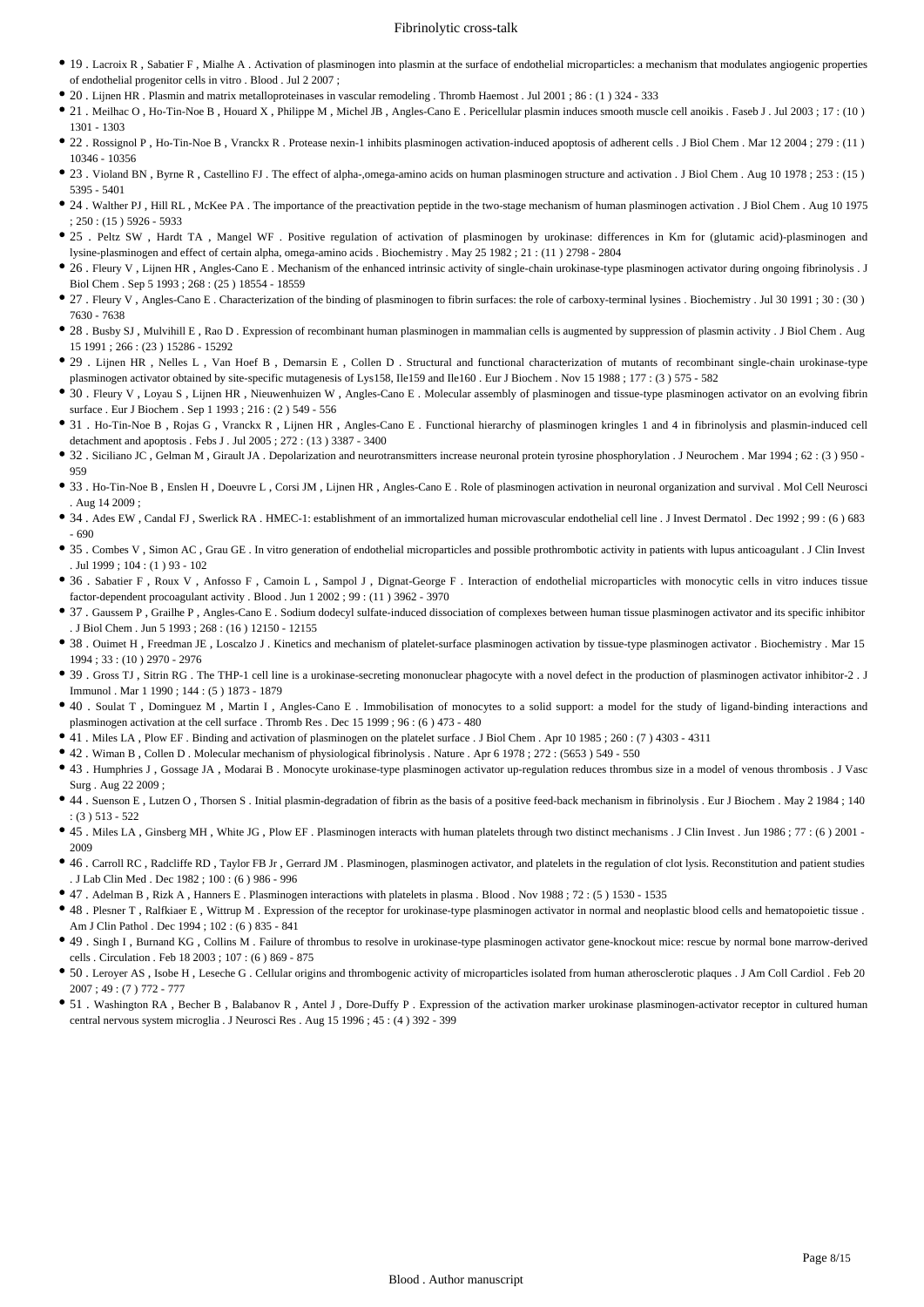### **Figure 1**

Identification of activators and cellular activation of plasminogen

**A.** Fibrin autography of platelets, cortical neurons, HMEC-1 and THP-1 cells. The samples were electrophoresed on 8% (w/v) polyacrylamide, SDS was then exchanged with 2.5% (w/v) Triton X-100 and the gel overlaid on a fibrin-agar indicator gel. The picture was taken after 4 h at 37 °C. The position of purified controls (Pn: plasmin, tPA and uPA) is indicated on top. The thin vertical line indicates assembly from the same gel. The thick vertical line separates two different gels. **B.** THP-1 cells (10<sup>5</sup> cells/well) were incubated with varying concentrations of plasminogen (0 to 3 μM) and 0.75 mM CBS0065. Kinetics of plasmin formation (mOD/min) was followed by measuring the realease of p -nitroaniline. Data were fitted according to the Michaelis–Menten equation (Km = 492 nM).



#### **Figure 2**

Cellular activation of plasminogen: effect of LBS ligands

**A.** Cortical neurons (10<sup>5</sup> cells/well) and **B**. THP-1 cells (10<sup>5</sup>/well), were incubated with 125 nM Glu-plasminogen supplemented with varying concentrations of ε-ACA (0 to 25 mM) and 0.75 mM CBS0065. Plasmin formation ( $\bullet$ ) was detected by measuring the release of p-nitroaniline. **C** . THP-1 cells (10<sup>5</sup>/well) were incubated with 125 nM Glu-plasminogen supplemented with of 0 to 1 μM anti-K1-LBS mAb 34D3 and 0.75 mM CBS0065. A, B, C. After detection of plasmin formation, the cells were washed twice with PBS and incubated with 0.75 mM CBS0065 to detect cell-associated plasmin  $(\square)$ . Results are expressed as a percentage (mean  $\pm$  SD, n = 3) of plasmin formation or of cell-associated plasmin activity in the absence of ε-ACA or mAb.

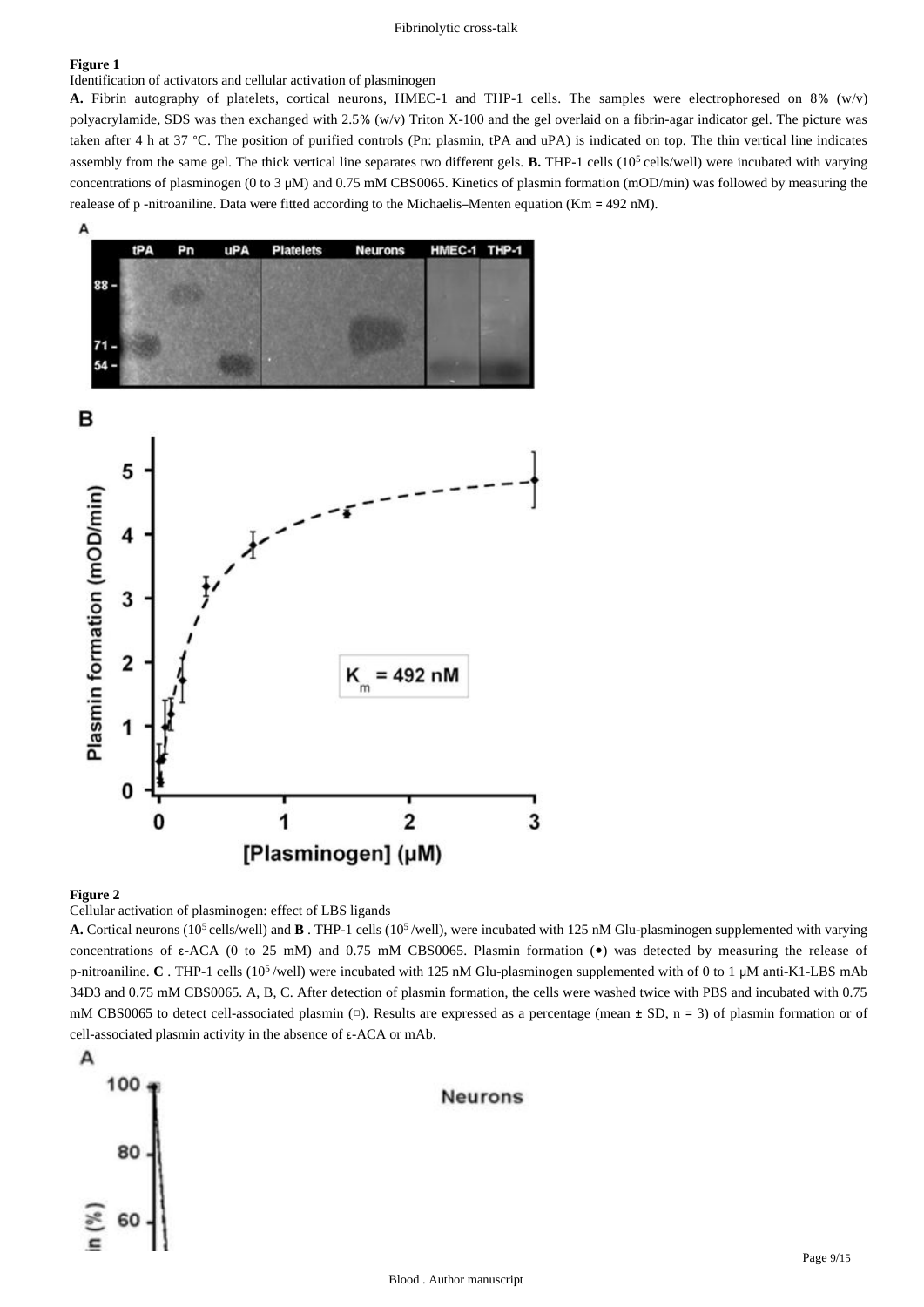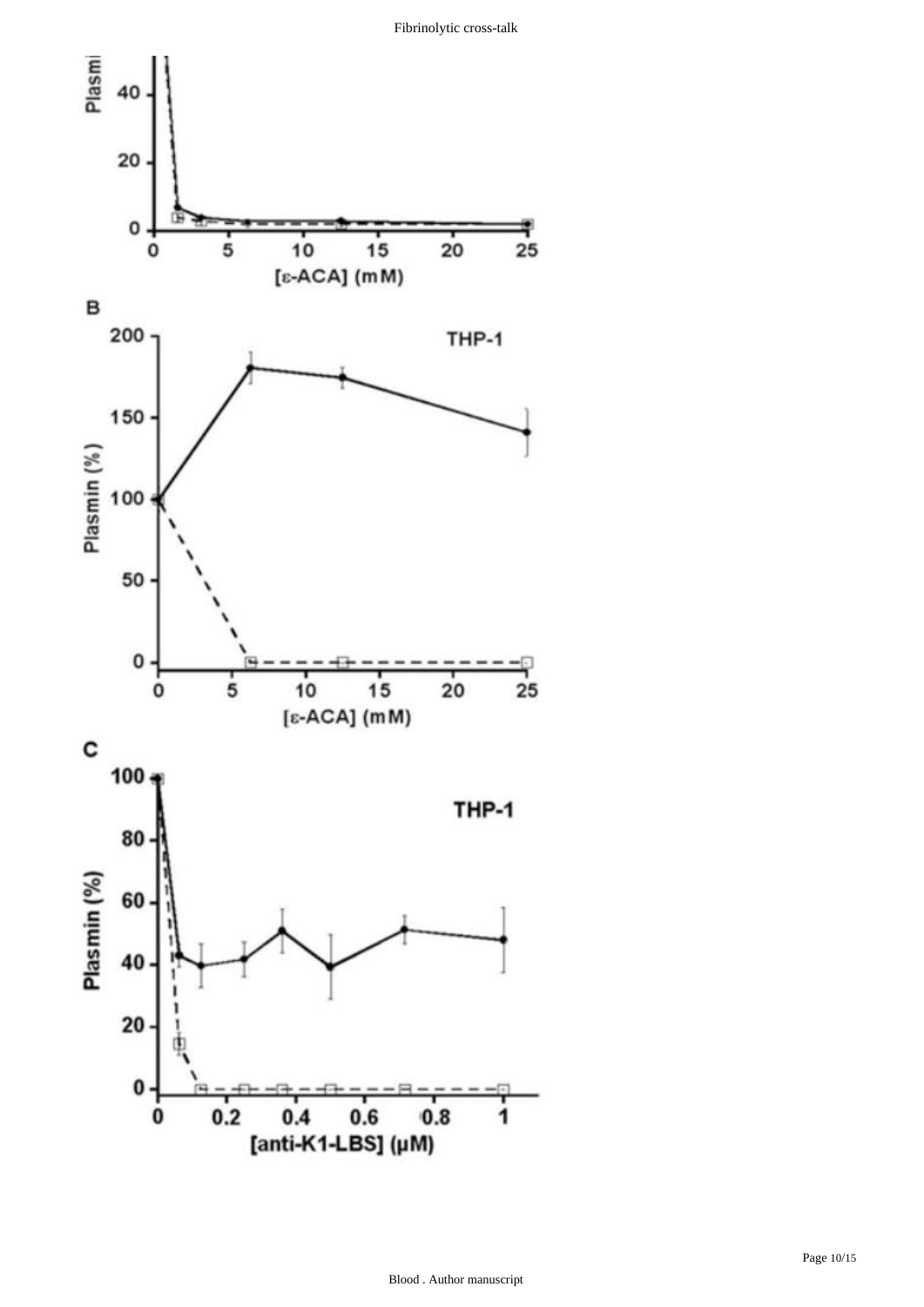## **Figure 3**

Effect of ε-ACA and carboxipeptidase B on Lys- and Glu-plasminogen activation by cellular uPA

THP-1 cells  $(10^5$ /well) were incubated with 500 nM Lys- (grey bars) or Glu-plasminogen (open bars) in medium alone or supplemented with ε-ACA (5 or 25 mM) and 0.75 mM CBS0065. Carboxypeptidase B, CpB (50 μg/mL), pre-treated THP-1 cells were incubated with plasminogen and CBS0065. Rate of plasmin formation (**A** ) and amount of cell-associated plasmin (**B** ) were detected as indicated in figure 2 . Bars represent the amount of plasmin formed or associated to the cells (mOD/min) versus the concentration of ε-ACA or after CpB treatment (mean  $\pm$  SEM, n = 3). Stars indicated significant changes as compare to Lys-Pg (\*p < 0.05)/Glu-Pg ( $\frac{6}{9}$  < 0.05) alone.

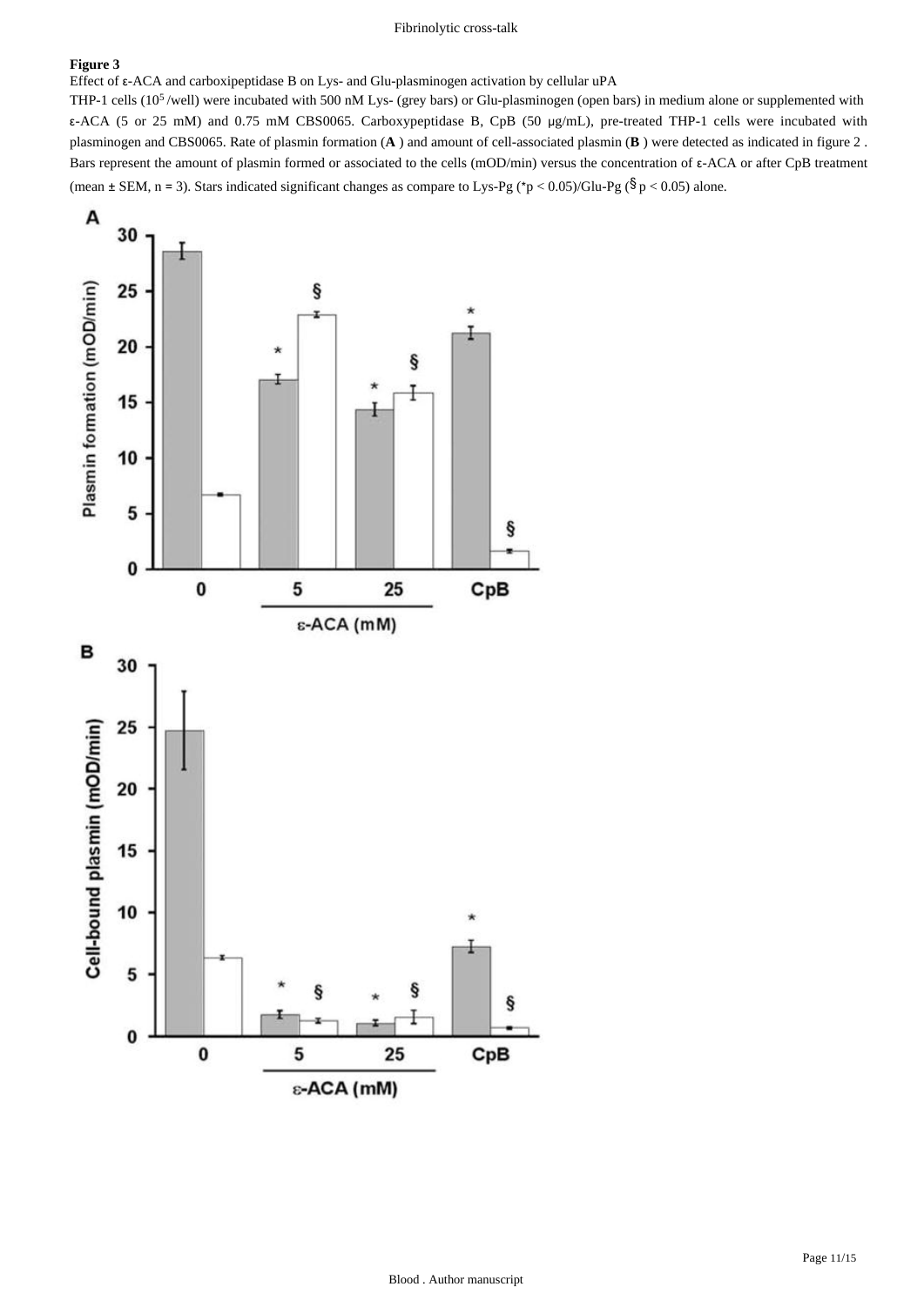#### **Figure 4**

Proteolytic cross-talk: activation of fibrin- and fibronectin-bound plasminogen by cellular microparticles

A. Native or recombinant active-site inactivated Glu-plasminogen (Glu-Pg, r-Pg-Ala<sup>741</sup>) at 1 μM were bound to fibrin-coated beads for 1h at 37°C. Fibrin-coated beads with bound plasminogen were then incubated with 10<sup>6</sup> endothelial microparticles (EMP) in a final volume of 200 μ L. After overnight incubation at 22°C, the fibrin-coated beads were sedimented by centrifugation and resuspended in 10 mM Tris-HCL pH 6.8 containing 10 % SDS to elute fibrin-bound plasminogen derivatives. The supernatant was electrophoresed under non-reducing conditions, proteins were transferred to PVDF membranes and revealed with a HRP-conjugated mAb (150 ng/mL) directed against plasminogen K1. The Western blot shows Glu-plasmin formaton by EMP. Purified plasmin is shown as reference. **B, C.** Glu-plasminogen (1 μM) was bound to fibrin (**B** ) or fibronectin (**C** ) surfaces. After 3 washes with PBS, EMP were added at varying concentrations. **D** . Glu-Plasminogen (1 μM) was bound to fibrin surfaces (main graph) or to fibrin-coated beads (inset). THP-1 cells were then added to fibrin surfaces at varying concentrations (main graph) and  $2.5 \times 10^5$  fibrin-coated beads were incubated with  $10^5$  adherent monocytes or neurons (inset ). The formation of plasmin was detected by measuring the release of p -nitroaniline from the chromogenic substrate CBS0065 added at 0.75 mM. Bars represent the amount of plasmin formed (mOD/min, mean ± SEM, n = 3) by THP-1 cells on fibrin (**B, D)** and fibronectin (**C** ), and by adherent monocytes or neurons on fibrin-coated beads (**Inset to D** ). Amil: amiloride, anti-uPA, IgG: antibody against uPA and its non-immune IgG control. Stars indicated significant changes as compare to activation without THP-1 (**A** ) or EMP (**B, C** ) or activation on neurons (\*p < 0.05); § indicated changes with inhibitors as compare to activation at  $5 \times 10^5$  EMP ( $\frac{5}{9}$  p < 0.05).

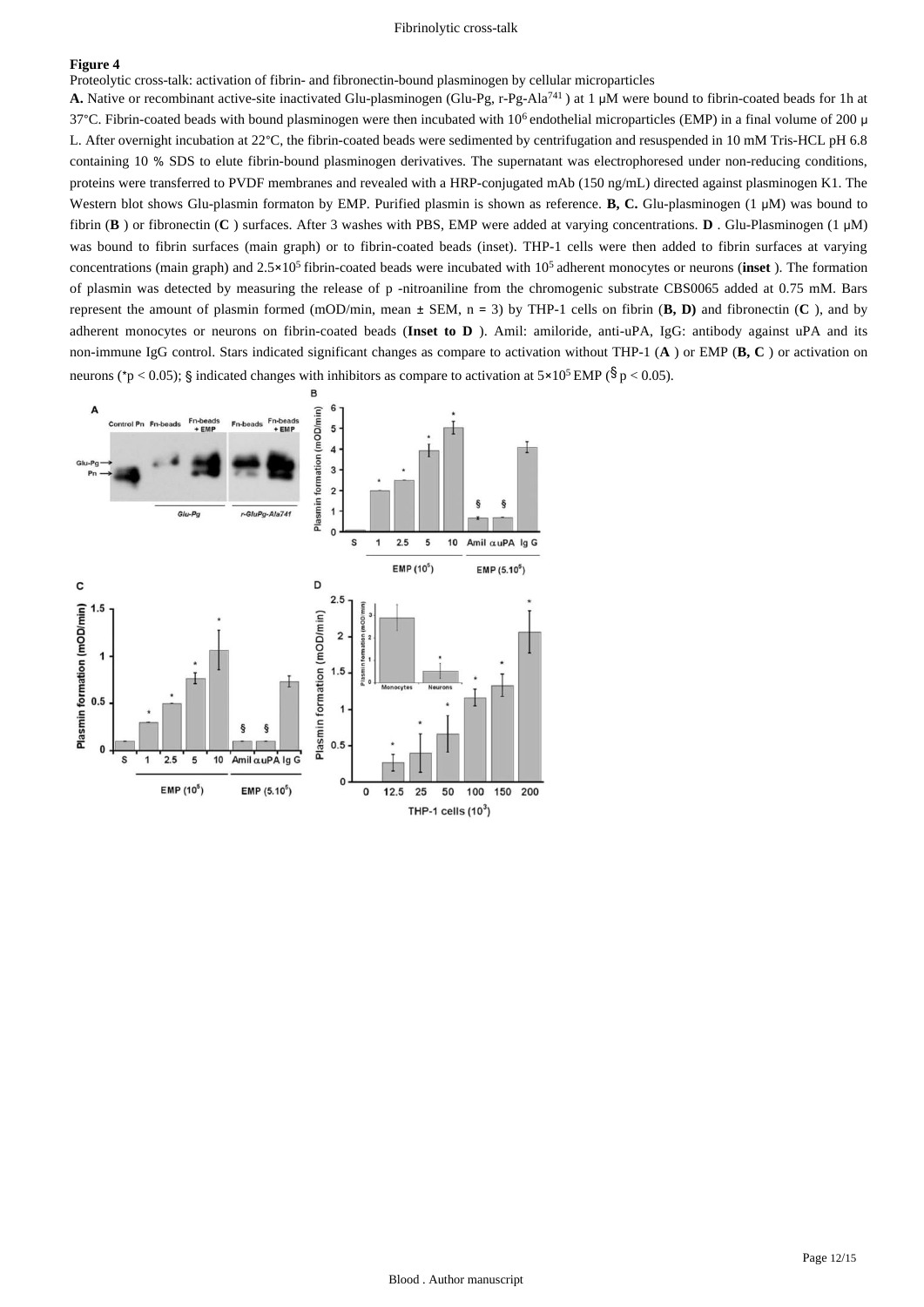#### **Figure 5**

Proteolytic cross-talk: activation of platelet-bound plasminogen by cells bearing uPA (monocytes) or tPA (neurons)

Glu-plasminogen (1 μM) was bound to platelets as indicated in Methods. **A.** After treatment with 50 μg/ml CpB, monocytes (●) or neurons (■) were incubated with plasminogen-bearing platelets at varying concentrations (0 to  $1.510<sup>6</sup>$ /well) in the presence of 0.75 mM CBS0065. The formation of plasmin (mOD/min) was detected by measuring the release of p -nitroaniline. **Inset.** Detection of plasmin formation on platelets  $(1.8\times10^6)$  in the absence of cells or incubated with monocytes or neurons  $(10^5$  cells). Results are expressed as rate of plasmin formation (mean ± SEM, n = 3). **B.** Glu plasminogen (1 μM) was bound to platelets as indicated in Methods. After treatment with 50 μg/ml CpB, endothelial microparticles (EMP) were incubated with  $5\times10^6$  platelets bearing plasminogen ( $\bullet$ ) or with 3 nM plasminogen

(concentration equivalent to that bound to platelets), or with buffer (▲) in the presence of 0.75 mM CBS0065. The formation of plasmin (mOD/min) was detected by measuring the release of p- nitroaniline. Results are expressed as rate of plasmin formation (n = 3). A representative experiment is shown.

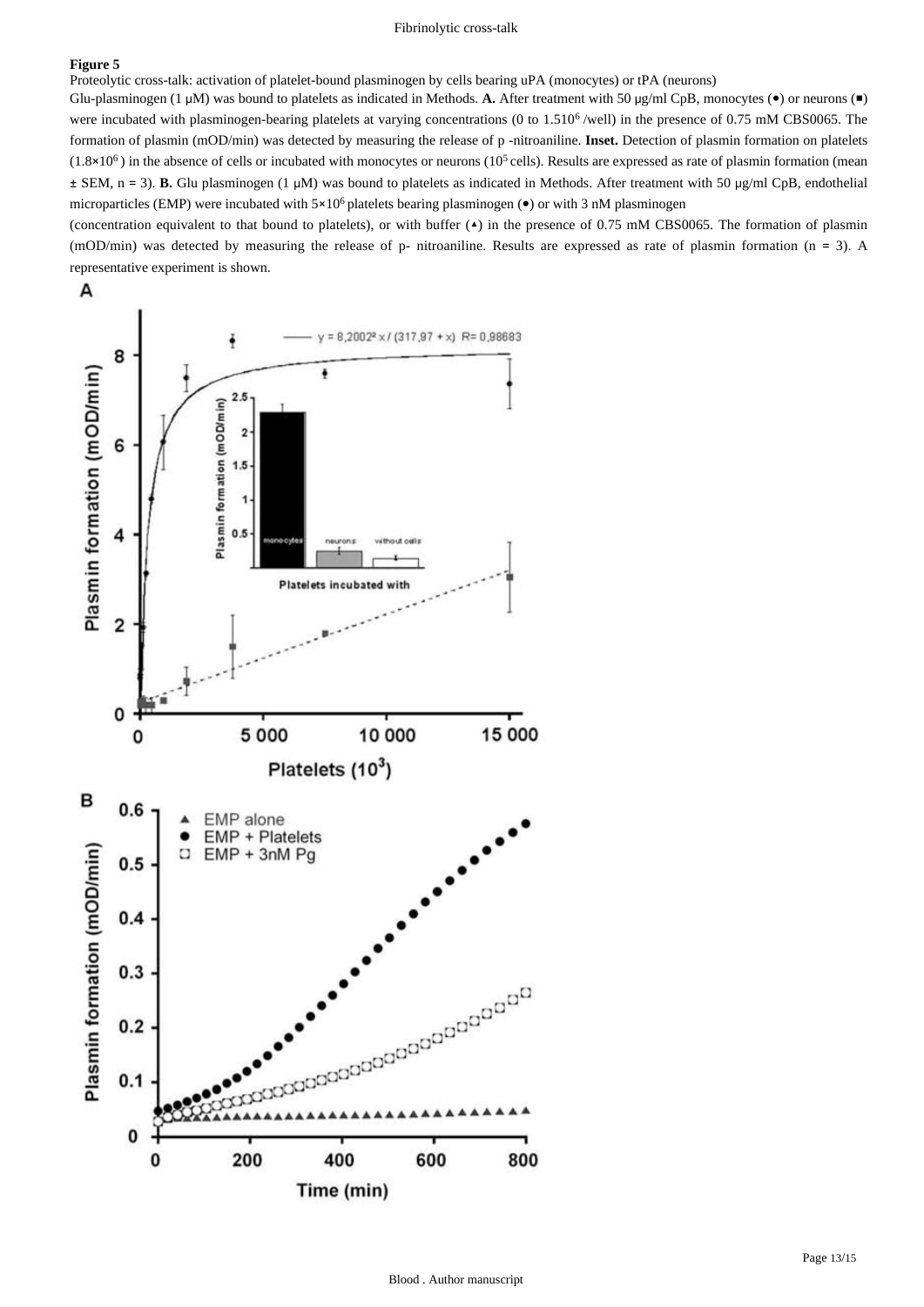## **Figure 6**

Efficiency and specificity of the plasminogen cross-talk

Glu-plasminogen (1 μM) was bound to platelets as indicated in Methods. **A.** After treatment with 50 μg/mL CpB, adherent monocytes were incubated with  $5\times10^6$  platelets bearing plasminogen (cross-talk) or with plasminogen (concentration equivalent to plasminogen bound to platelets) (same surface ) in the presence of 0.75 mM CBS0065. In a parallel experiment, uPA (concentration equivalent to uPA bound to monocytes) was incubated with  $5\times10^6$  platelets bearing plasminogen (free uPA) in the presence of 0.75 mM CBS0065. Results are expressed as rate of plasmin formation (mean  $\pm$  SEM, n = 3, triplicates). NS: non significant (p = 0.078) \*p <0.005,  $\#$  p<0.014. **B.** Monocytes were incubated with 1 nM of native uPA and varying concentrations of a non-active mutant uPA (r-scuPA-Gly<sup>159</sup>). Monocytes were then incubated with  $5\times10^6$  platelets bearing plasminogen, in the presence of 0.75 mM CBS0065. The formation of plasmin (mOD/min) was detected by measuring the release of p -nitroaniline (mean  $\pm$  SEM, n = 2, triplicates). A representative experiment is shown (p = 0.023, 0 vs 5 nM r-scuPA-Gly<sup>159</sup>).